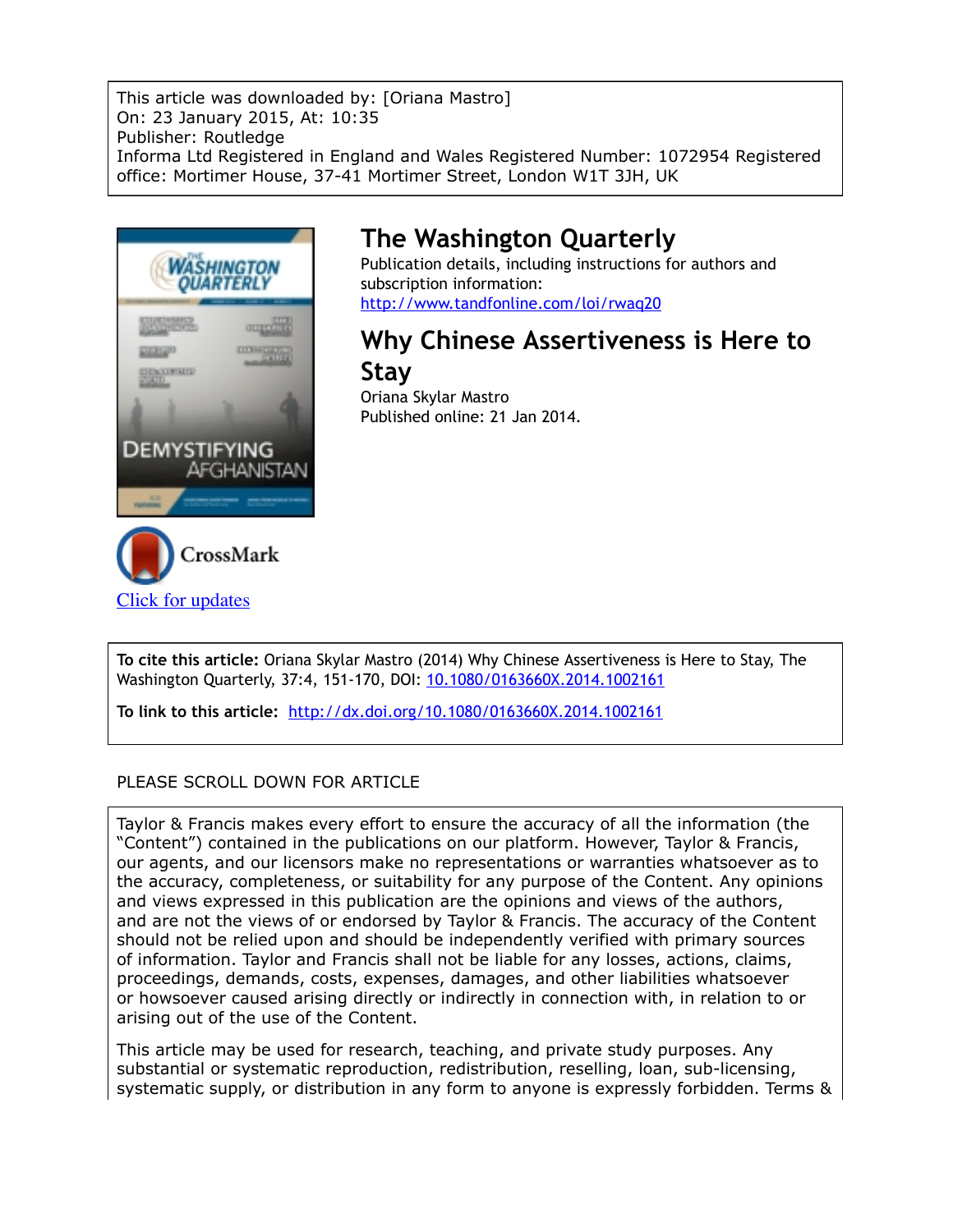Conditions of access and use can be found at http://www.tandfonline.com/page/termsand-conditions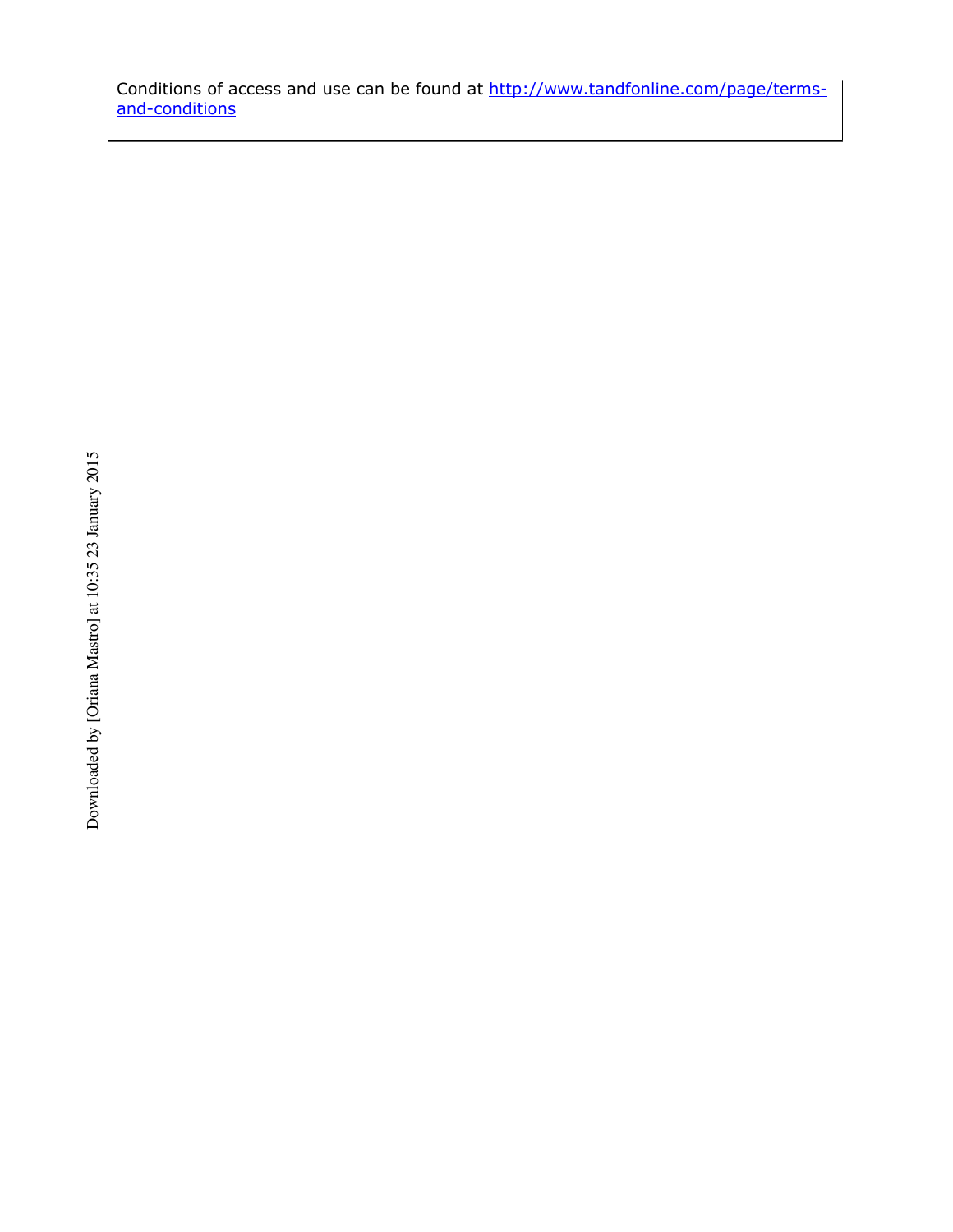# Why Chinese Assertiveness is Here to Stay

 ${\rm A_s}$  Chinese political, economic, and military power continues to grow at impressive rates, the impact of Chinese external behavior on the region has correspondingly increased. Since 2010, it has become commonplace for observers to refer to Chinese foreign policy behavior as abrasive, muscular, or assertive. However, China's heightened willingness to rely on coercive diplomacy—or the simultaneous use of diplomacy and limited use of force to accomplish one's objectives—began much earlier with the Impeccable incident in March  $2009$ .<sup>1</sup> In this case, five Chinese vessels shadowed and aggressively maneuvered in dangerously close proximity to the U.S. Naval Ship Impeccable.<sup>2</sup> In the following months, commentators predicted that China would moderate its behavior in the face of regional backlash. Instead, instances of Chinese platforms maneuvering in a dangerous and unprofessional manner only became more frequent.

Whether Chinese foreign policy has become more assertiveness and the implications of such a shift are the source of great debate among China hands. Analysts Thomas Fingar and Fan Jishe argue that stability still characterizes U.S.–China bilateral relations because the ties between the two countries are more extensive, varied, prioritized, and interdependent than ever before.<sup>3</sup> Harvard professor Alastair Iain Johnston argues that pundits overstate the change because they underestimate how assertive China has been in the past demonstrating that Chinese official discourse on sovereignty and territorial issues has been relatively consistent over the past fifteen years.<sup>4</sup> Others argue that the narrative does not go far enough. Australian analyst Jeffrey Reeves articulated that accusations of assertiveness too narrowly focus on China's

Copyright  $\odot$  2015 The Elliott School of International Affairs The Washington Quarterly • 37:4 pp. 151–170 http://dx.doi.org/10.1080/0163660X.2014.1002161

Oriana Skylar Mastro is an assistant professor at the Edmund A. Walsh School of Foreign Service, Georgetown University. The author would especially like to thank Sungmin Cho, Zi Yang, Tianyi Wang, and Denise Der for their research assistance. Dr. Mastro can be reached at om116@georgetown.edu.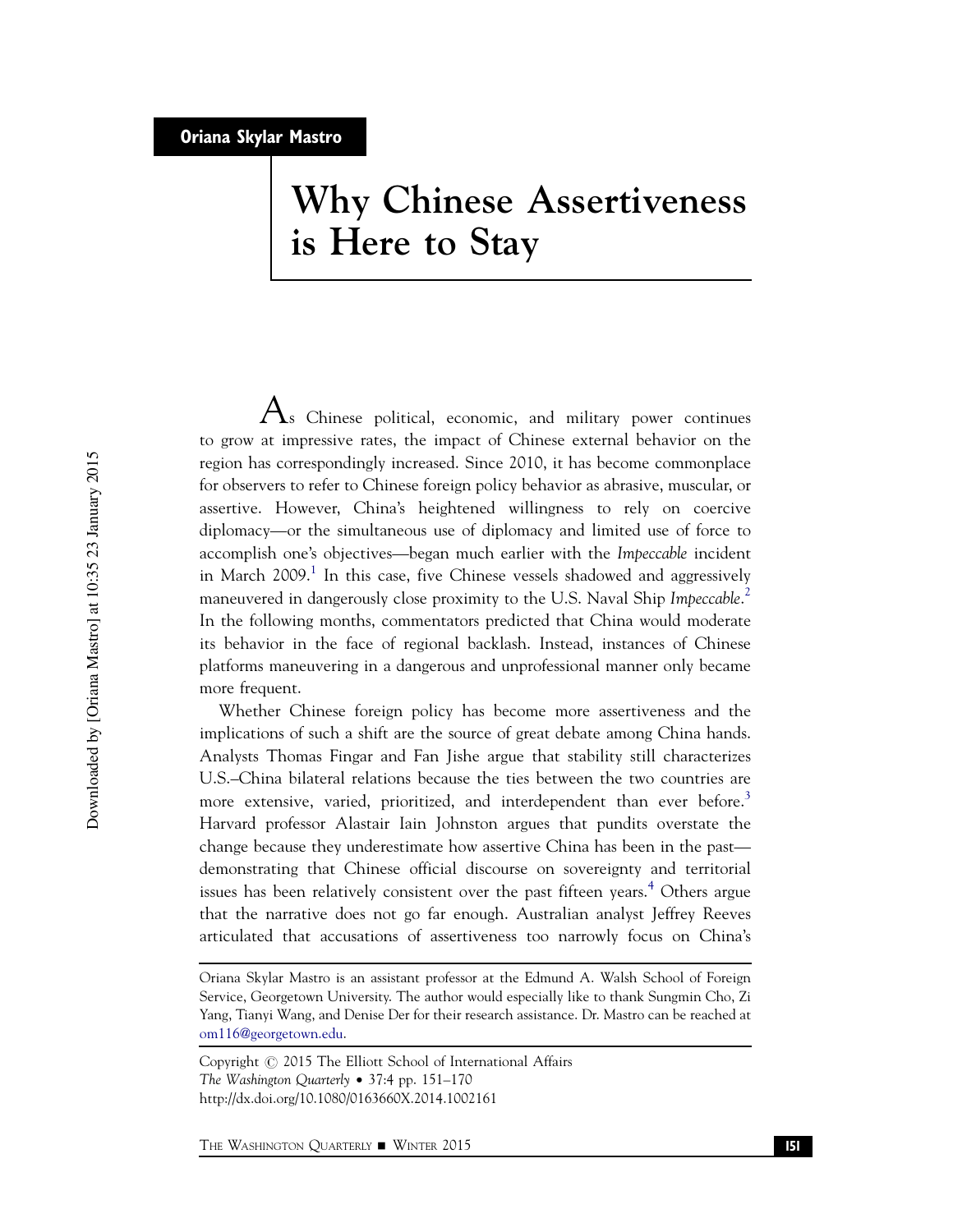expansive territorial claims, disruptive diplomacy in ASEAN, and growing use of economic sanctions, while ignoring other policies that contribute to regional instability—specifically Beijing's reliance on economic ties to advance its relations with smaller developing countries in Asia.<sup>5</sup>

Commentators admittedly tend to ignore areas of cooperative Chinese actions such as convergence in U.S. and Chinese voting on the UN Security Council and

China has been credibly communicating its threats by increasing the risk of accident.

increasing U.S. exports to China.<sup>6</sup> Former State Department official Thomas Christensen cautions that China's counterproductive policies toward its neighbors and the United States are better understood as reactive and conservative, rather than assertive and innovative.<sup>7</sup> Qin Yaqing, a professor at China Foreign Affairs University, postulates that China's main strategic policies emphasis on U.S.–China relations, rejecting

alliances, reliance on economic diplomacy—will continue even as some policies change. For instance, we could see an emphasis on core interests like sovereignty and territorial integrity, even over economic development.<sup>8</sup> While true that Chinese diplomacy may not have, on the whole, become more assertive, most agree that in the area of maritime disputes, China has demonstrated an increased willingness to threaten and use limited force to promote its sovereignty claims. The dangerous Chinese interception of U.S. Navy planes conducting routine patrols above the South China Sea in late August 2014 is only the latest of countless instances of China credibly communicating its threats by increasing the risk of accident.<sup>9</sup>

Many U.S. strategists were hopeful that Beijing would moderate its behavior because, they argue, this more muscular approach to maritime disputes has obviously proved counterproductive and detrimental to China's own interests. China's muscle-flexing has driven allies such as Japan, the Philippines, and Australia into a closer alliance with the United States.<sup>10</sup> A recent Pew poll demonstrated that 70 percent of respondents in the Philippines, Japan, Vietnam, South Korea, and India expressed concern over potential conflict with China.<sup>11</sup> "The Chinese," said Rob Taylor, a close advisor to Australian Prime Minister Tony Abbott, "with their current foreign policy, as distinct from what they were doing over a decade ago—is [sic] genuinely counterproductive."<sup>12</sup> Given the Western consensus that, as The Economist wrote, "it would be hard to construct a foreign policy better designed to undermine China's long-term interests,"<sup>13</sup> and that fundamentally China "has no wish to be branded an international outlaw,"<sup>14</sup> as Wall Street Journal columnist Andrew Browne pointed out, many are waiting for a reversion to previous policies.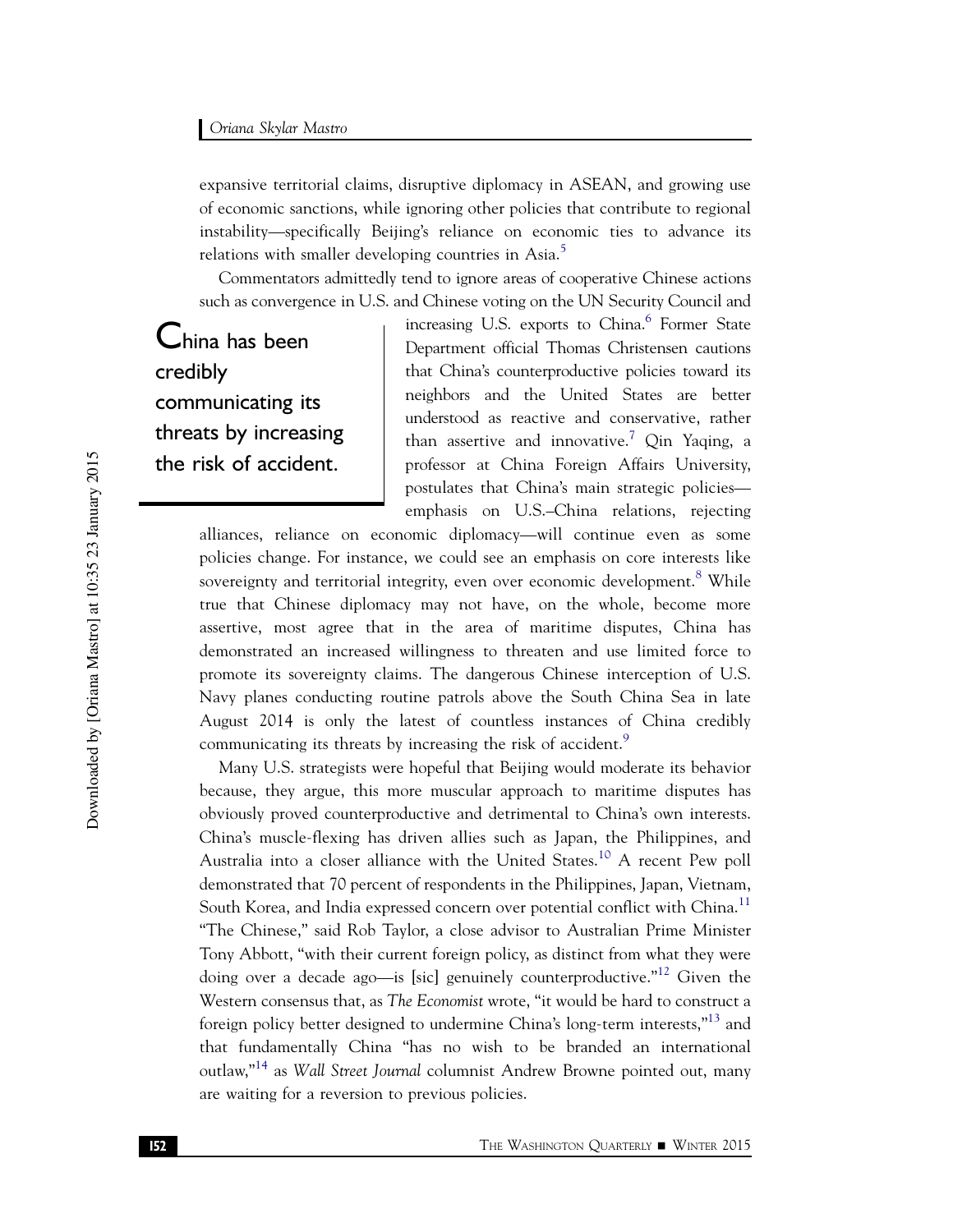Unfortunately, such a shift back is unlikely. China's reliance on coercion, both in the form of deterrence and compellence,

over maritime disputes is likely to persist for the foreseeable future for two reasons. First, Chinese assertiveness is the result of a deliberate strategic decision central to Beijing's overarching antiaccess/area denial (A2/AD) strategy. The Economist refers to anti-access as "the ability to prevent an opposing force from entering an area of operations." The objective of area denial, on the other hand, is not prevention but disruption—to

Unfortunately, a shift back from Chinese coercion is unlikely for two reasons.

compel the desired behavior by "impos[ing] severe costs on the enemy's freedom of action once it has [gained access]."<sup>15</sup> While it seems counterintuitive, China is actually hoping to prevent balancing by being assertive, and operationally it is trying to create a domestic and international environment that will limit U.S. ability to intervene effectively in a given conflict.

Second, there are influential and loud voices in China that believe such a strategy has been working, and is better than the alternatives. Such arguments are not without merit. While a few countries' view of China is worsening, a median of 49 percent of the world's publics surveyed in a 2014 poll still hold a positive view of China overall.<sup>16</sup> Xi Jinping himself has articulated more hardline policies concerning territorial disputes, and Chinese assertiveness has noticeably increased under his watch. Additionally, the costs of any negative perceptions are unclear—even Australia has been hesitant to be drawn into the diplomatic fray given its close economic relationship with  $China<sup>17</sup>$  And even if countries are unhappy, it is hard to ignore the fact that China's tactic of "exploit[ing] perceived provocations in disputed areas by other countries…to change the status quo in its favour," as the International Crisis Group puts it, has been largely successful in strengthening China's claims.<sup>18</sup>

In short, Chinese assertiveness is here to stay, and U.S. strategy needs to adjust accordingly. Specifically, I lay out three areas of Cold War-era concepts that the United States needs to jettison if it hopes to protect regional interests and avoid conflict if possible.

#### Asia's Own Balancing

Most U.S. strategists and scholars argue that Chinese muscular behavior in its territorial disputes has been counterproductive in that China's relations with its neighbors, and therefore Beijing's security environment, have deteriorated as a result. Many concluded that Beijing was learning similar lessons and would adjust its foreign policy accordingly. China's relentless pursuit of its territorial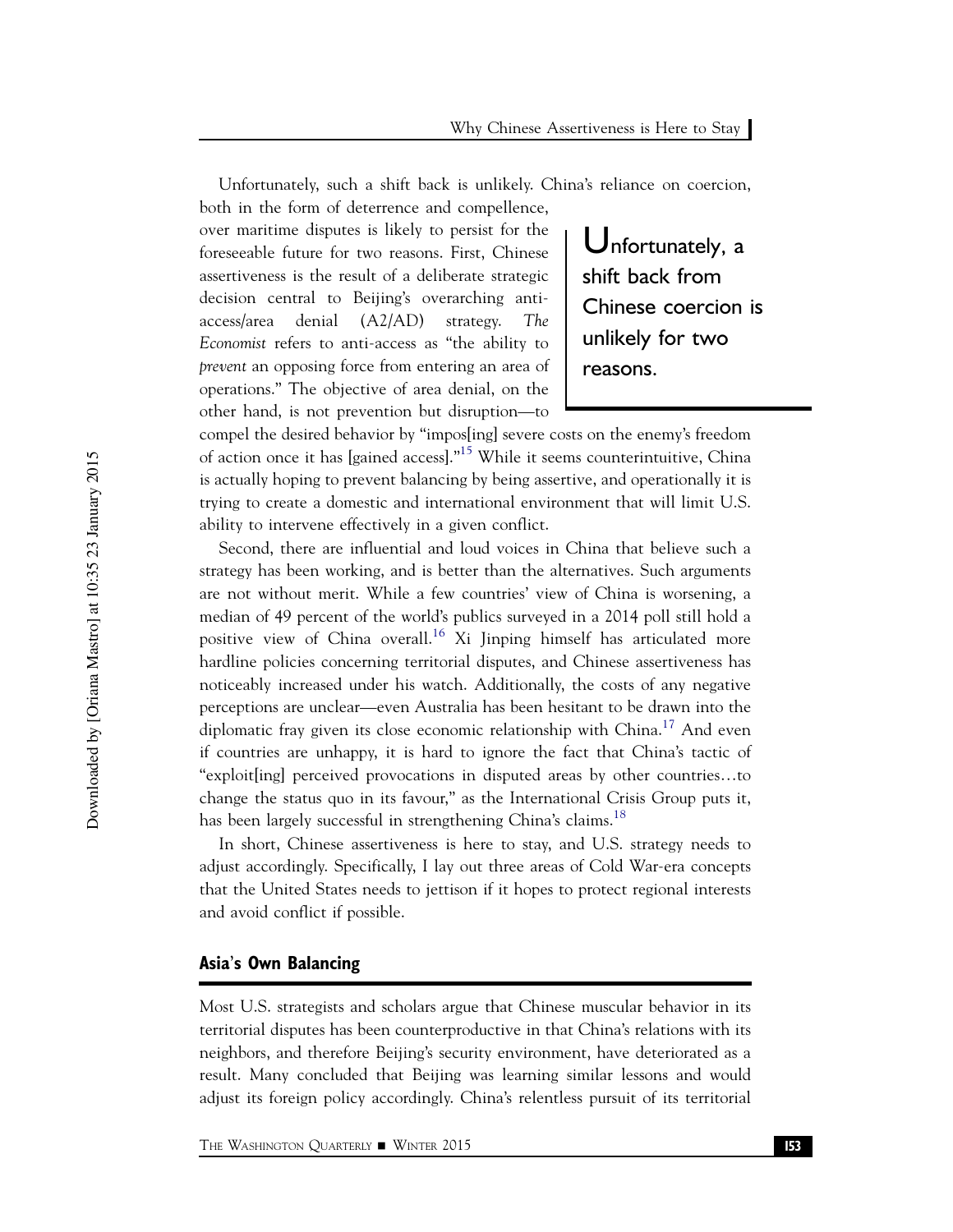claims has hardened the position of its neighbors and hurt its international image.<sup>19</sup> According to a 2014 Center for Strategic and International Studies (CSIS) poll of strategic elites in eleven countries, 61 percent of respondents felt China had a negative impact on regional security.<sup>20</sup> More and more, regional actors' anxiety about Beijing's long-term intentions is encouraging them to conduct their own balancing. Such behavior includes external balancing, such as improving ties with the United States and other major players in the region, as well as internally strengthening and modernizing their own militaries.<sup>21</sup>

We can see this internal balancing in the defense spending of Asian countries, which spent a total of \$287.4 billion on defense in 2012. This total represents the first time that Asian defense spending exceeded total European defense spending, including both NATO and non-NATO countries.<sup>22</sup> Further, from 2008–2012, Asia and Oceania accounted for 47 percent of global imports of major conventional weapons, with India, South Korea, and Singapore—first, fourth, and fifth, respectively—all in the top five of importers of major conventional weapons worldwide.<sup>23</sup> Real (inflation-adjusted) defense spending in India, Japan, and South Korea increased from 2000 to 2011 by 47, 46, and 67 percent, respectively, an increase too large to be explained by natural modernization trends.24 Moreover, the reversal of downward spending trends in 2008 and subsequent accelerated increases, coupled with focus on investment in naval and air forces, suggest such spending trends are partly in response to China.<sup>25</sup>

The Asia–Pacific will comprise 26 percent—nearly \$200 billion—of global maritime security builds in the next 20 years, represented largely by shipbuilding.<sup>26</sup> India has been the largest importer of weapons for the past five years and has more active duty military personnel than any other Asian country except China. India's defense budget rose to \$46.8 billion in 2012, and it is projected that by 2020 India will become the fourth-greatest defense spender in the world, overtaking Japan, France, and Britain.<sup>27</sup> Even South Korea, a much smaller country, boosted its defense budget by 67 percent from \$17.1 billion in 2000 to \$28.6 billion in 2011.<sup>28</sup>

In terms of external balancing, many countries are strengthening their ties with the United States. In 2013, the United States and Vietnam established a comprehensive partnership, and subsequently have frequently worked together, for example to mobilize a multinational response in 2010 to China's perceived attempts to promote its maritime claims in the South China Sea.<sup>29</sup> In April 2014, the Philippines and the United States signed an Enhanced Defense Cooperation Agreement that, among other things, allows the United States to base troops there on a rotational basis for the first time in 20 years.<sup>30</sup> Later in 2014, Australia and the United States signed a 25-year agreement allowing 2500 U.S. Marines and USAF personnel to train there and inter-operate with Australian forces.<sup>31</sup>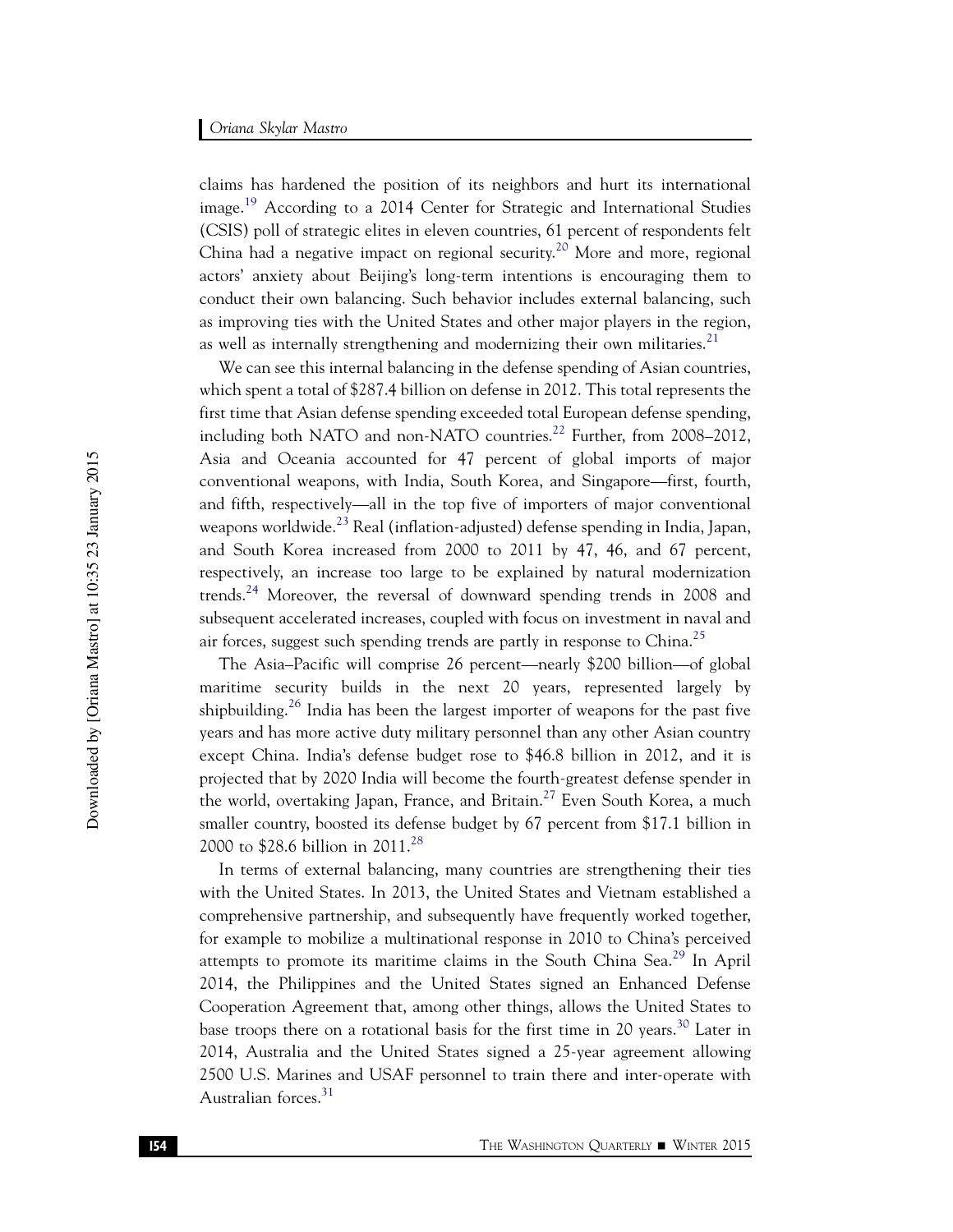Japan has perhaps made the greatest changes by incrementally raising its defense budget, extending its security perimeter, improving its armaments, and considering boosting the status of the Self-Defense Forces (SDF) by extending its operational range. Japanese defense spending in 2013 increased for the first time in eleven years by 40 billion yen from the previous fiscal year to 4.7358 trillion yen.<sup>32</sup> Japanese Prime Minister Shinzo Abe announced in July 2014 a reinterpretation of the Peace Constitution to allow, for the first time in sixty years, collective self-defense. This means that Japan's military may engage in hostilities to come to the aid of friendly countries, such as the United States, even when Japan itself has not been attacked.<sup>33</sup>

In addition to strengthening relations with the United States, Asian countries are also expanding their ties with one another. To cite just a few examples, South Korea and Japan are gradually moving from security dialogue toward closer intelligence and defense cooperation. While a painful history limits the level of trust between the two countries, officials in Seoul and Tokyo are quietly moving ahead with strengthening both bilateral relations and trilateral cooperation with the United States. Korea is also becoming a major economic partner, arms provider, and trainer for select Southeast Asian states including Indonesia and Vietnam. Japan and India have also upgraded bilateral defense ties and have pledged to enhance cooperation, especially in the realm of maritime security; to that end, the two countries held the first purely bilateral joint naval exercise off the Bay of Tokyo in June 2012. Japan and Australia have signed an accord to cross-service logistics for military platforms. Japan has also moved to improve defense relations with Vietnam and the Philippines. Due to China's sensitivities, Australia tends to downplay its cooperation with Japan, but it is far more vocal about strengthening ties with India, Indonesia, Singapore, Vietnam, and Thailand. Japan, Australia, and ASEAN members increasingly seek after India, with its "Look East" policy, recast in November 2014 by Prime Minister Modi as its "Act East" policy, and blue-water naval power.

India provides arms and professional military training, especially of junior officers, to Vietnam, and Hanoi has granted India berthing rights at its Nha Trang port.<sup>34</sup>

#### A Deliberate Strategy

China's assertive behavior is the manifestation of a deliberate long-term strategy.

Chinese assertive behavior is here to stay because it is the manifestation of a deliberate long-term

strategy. Many scholars are more comfortable arguing that a rogue military, a need to cater to Chinese nationalism, or individual leadership traits explain Chinese assertiveness because those explanations suggest China's dangerous and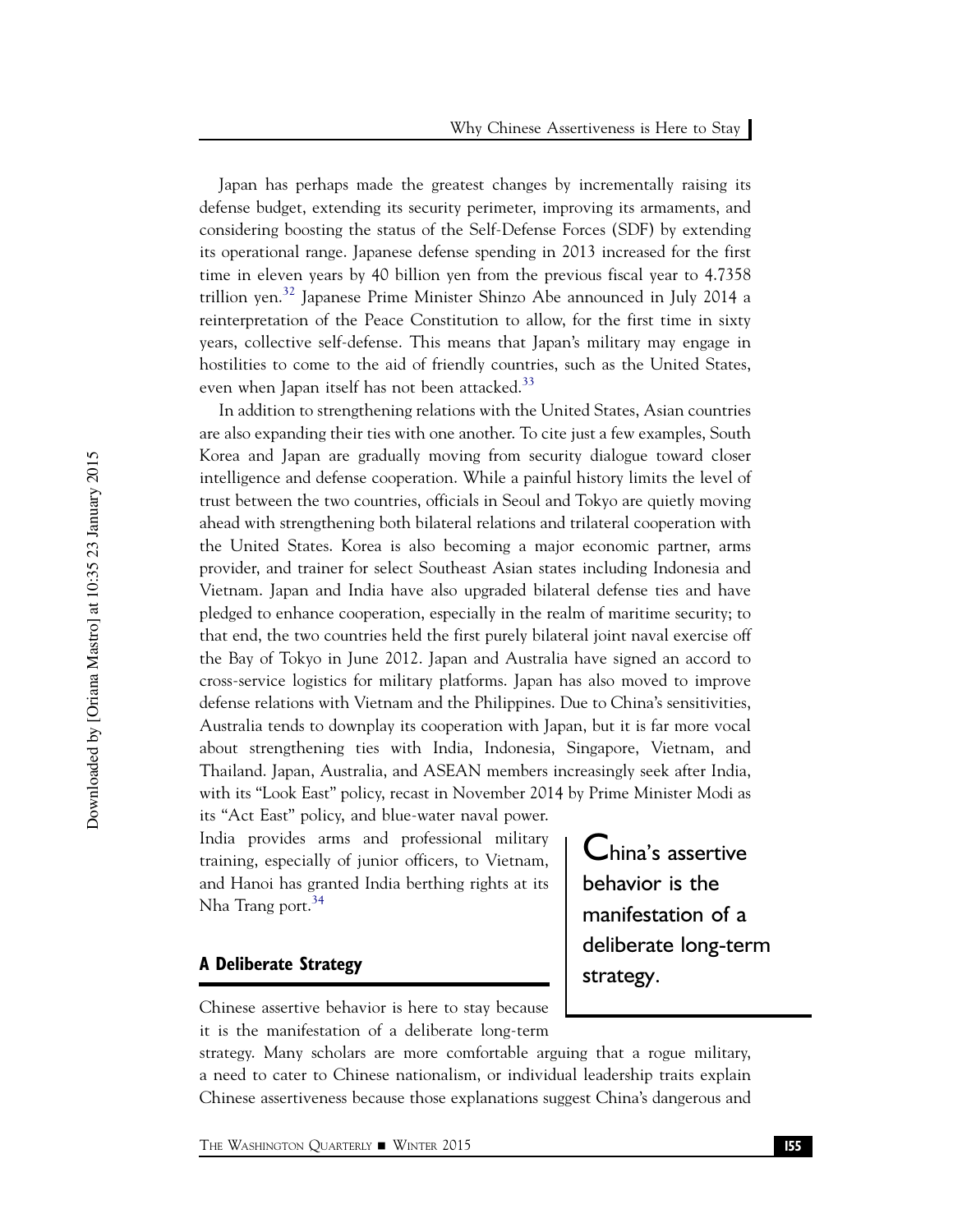provocative behavior is a temporary paroxysm.<sup>35</sup> But the speeches of Chinese President Xi Jinping, Chinese Premier Li Keqiang, and Chinese Foreign Minister Wang Yi highlight the belief that unfriendly, and even hostile, powers are besieging China, especially in the maritime sphere. Wang Yi has emphasized that China periodically exercises restraint, but must stand its ground when provoked in territorial disputes.<sup>36</sup> In a May 2013 speech in Germany, Li Keqiang suggested that Chinese assertiveness is even in defense of the post-World War II international system. Though a tenuous connection, Li basically insinuates that China's active pursuit of its East China Sea claims supports the world order laid out in the Potsdam Declaration of  $1945$ .<sup>37</sup> And in recent months, Xi himself has publicly stressed the critical importance of a strong military to a successful foreign policy and dismissed the option of passivity.<sup>38</sup> Remaining firm is the preferred official Chinese approach.

Xi Jinping has also emphasized the importance of prioritizing the economic interests of countries that support Chinese core interests, even if it comes at a relative cost economically.<sup>39</sup> Past economic goals solely prioritized making money, with little consideration to strategic factors—but today, Chinese leaders are starting to think about how they can use the immense economic benefit of doing business with China in order to gain political influence. The political priority seems to be defending maritime sovereignty above all else. Historically, upholding maritime sovereignty has been critical to a nation's success, and therefore China should follow a similar trajectory of building a powerful navy that can protect its commercial interests.<sup>40</sup> Researchers at Peking University pulled together extensive statistics to demonstrate how important maritime territory is for Chinese economic, and therefore national, interests. They argue that China must utilize available resources to defend vital sea lanes, which include military, diplomatic, and economic wherewithal.<sup>41</sup> Meanwhile, China's top leadership stresses that in spite of China's assertiveness in maritime disputes, other countries need not worry about China's rise because it does not seek hegemony or promote imperialism. An anonymous analysis published in the Hong Kong Economic Times of Xi Jinping's November speech concludes that his foreign policy approach is tough and unyielding, though not unnecessarily aggressive.<sup>42</sup>

China is unlikely to shift strategies away from relying on coercion and manipulating risk to achieve its territorial objectives not only because the top leadership publicly promotes them, but also because they correspond well with China's overarching strategy of active defense (jiji fangyu). Active defense is the operational component of Jiang Zemin's National Military Strategic Guidelines for the New Period (xin shiqi guojia junshi zhanlue fangzhen), which serves as "the highest level of strategic guidance for all PLA military operations during war and preparation for war during peacetime. $n_{43}$  Specifically, the guidelines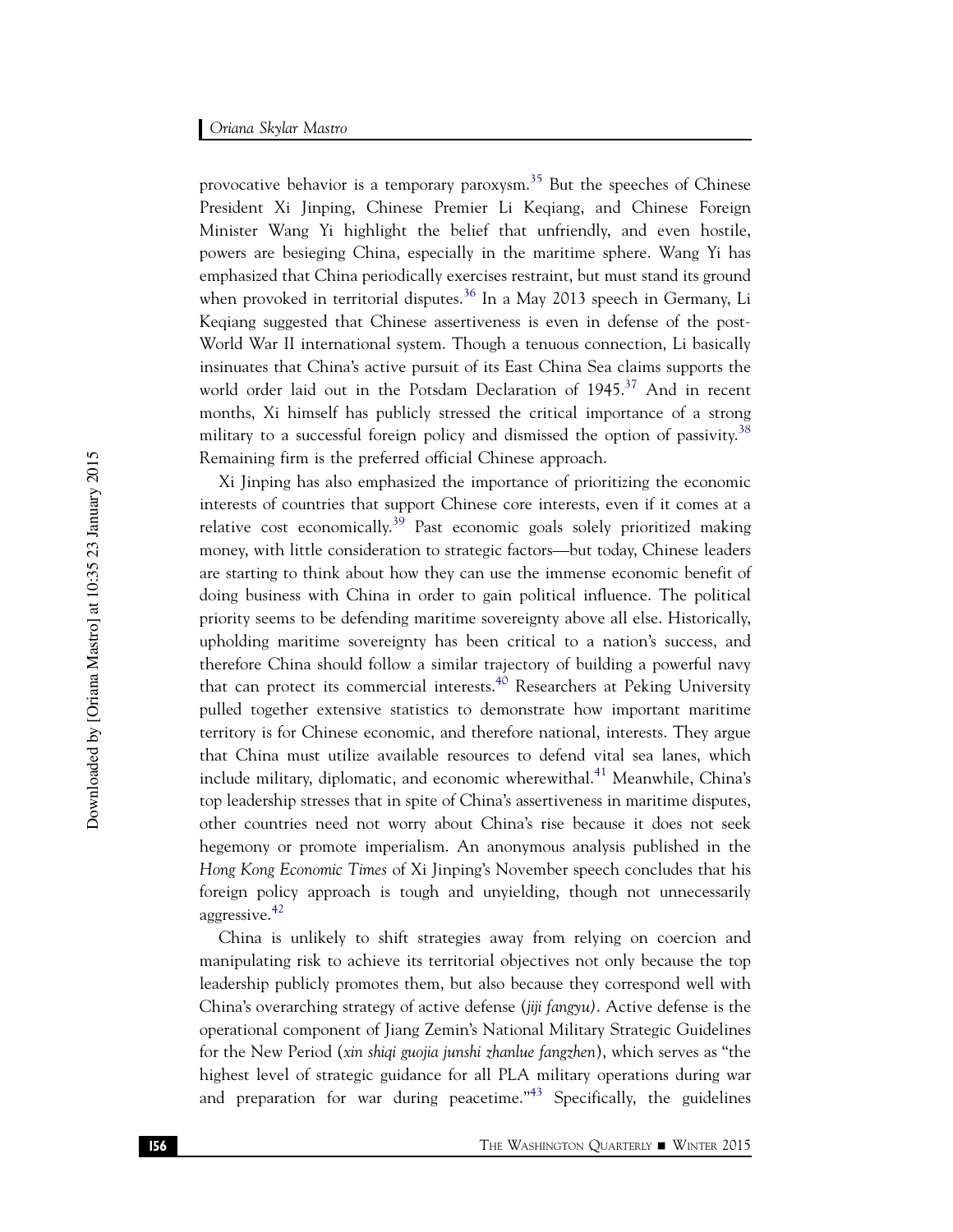necessitate developing capabilities to deter, deny, disrupt, and delay the deployment of U.S. forces into the Chinese theater—hence the Western nomenclature A2/AD. These can be leveraged to accomplish Chinese goals in its maritime disputes through four distinct but interrelated pathways:

- 1. geographic: increasing the distance and time required for U.S. forces to arrive in theater from areas of safety before China achieves its political objectives;
- 2. kinetic: degrading the U.S. military's ability to penetrate anti-access environments with an enhanced conventional precision strike system, consisting mainly of cruise and ballistic missiles as well as attacks on key enabling capabilities such as space-based networks that enable C4ISR (Command, Control, Communications, Computers, Intelligence, Surveillance, and Reconnaissance) missions;
- 3. political: exploiting perceived weaknesses in political support and resolve of U.S. allies and friends, thereby keeping the United States out because countries will not allow it to base there; and
- 4. deterrent: making involvement so costly that the United States opts out of responding, or responds minimally, in a given contingency.<sup>44</sup>

Assertiveness is therefore, in many ways, the logical extension of this

Chinese strategy as it grows more confident in the capabilities it has been developing over the last twenty years as part of this active defense strategy. While the strategic objective is the same for each of the pillars, the theory of victory of the first two pillars is significantly different from that of the latter two. Kinetic and geographic aspects rely largely on brute force in that China could

Assertiveness is the logical extension of China's active defense strategy.

theoretically accomplish its goals by force alone, without any collaboration from the United States.<sup>45</sup> Take this hypothetical example—if in the early stages of a conflict, China attacks U.S. bases in Japan, cratering runaways and burying aircraft, no amount of U.S. resolve will make those planes fly. In this case, the United States may want to support a Taiwan contingency but be unable to do so.

Coercive strategies, meanwhile, rely on the collaboration of the opponent; one can only succeed if the other side concedes. If China instead lobs missiles at U.S. bases every other day until the United States agrees to halt surveillance operations in the South China Sea, this is coercion. The political and deterrent (third and fourth) pillars are thus harder to grasp because their theory of victory relies on compliance. They are premised on the belief that China can convince countries not to put up a fight by manipulating risk and imposing costs. Chinese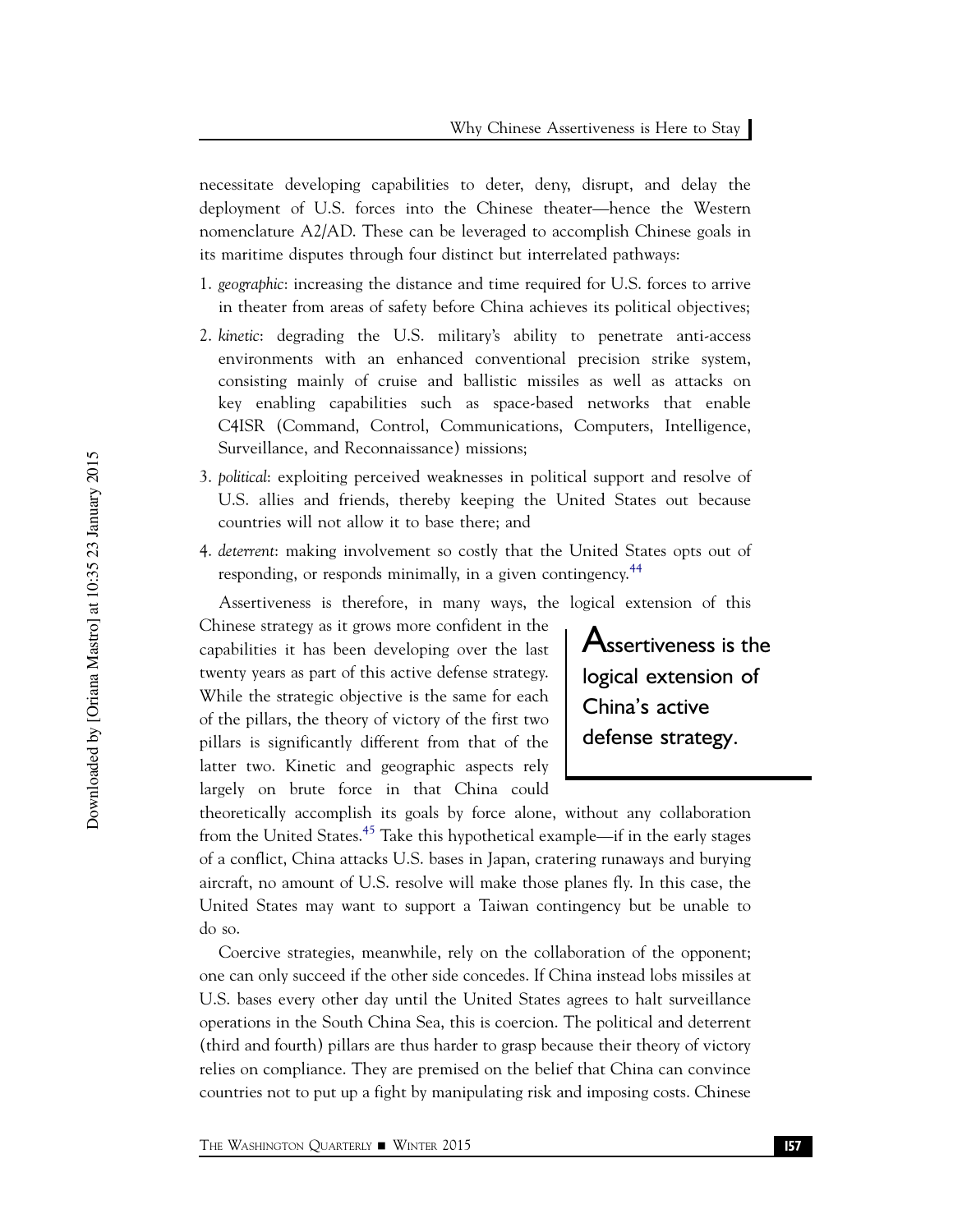assertiveness in maritime disputes since 2009 is largely coercive in nature, and therefore tends to fall under these last two pillars.

While the kinetic and geographic components of China's active defense approach have received the most attention in Washington policy circles, the more elusive political and deterrent A2/AD pillars can be just as effective, if not more so, in undermining U.S. ability to project power in the region to intervene in a maritime dispute. The political pillar refers to the idea that, in a conflict, China will pressure countries with military threats or economic inducements to limit or deny the U.S. use of facilities necessary for power projection into the East China Sea, South China Sea, or Taiwan Strait. As Congressional Research Service naval expert Ronald O'Rourke convincingly argues, "To threaten regional bases and logistics points, China could employ SRBM/MRBMs [shortrange and medium-range ballistic missiles], land-attack cruise missiles, special operations forces, and computer network attack (CNA). Strike aircraft, when enabled by aerial refueling, could simultaneously engage distant targets using air-launched cruise missiles equipped with a variety of terminal-homing warheads."<sup>46</sup> Even during peacetime, though most countries want the United States to remain in the region, the priority on stability above all else may translate to nations throughout the region pressuring the United States to accept a greater degree of parity with China, thereby displacing U.S. influence, and perhaps eventually presence, in the region to a certain degree.

An example of such efforts came from Chinese defense strategist and retired senior military officer Song Xiaojun. In a May 2012 opinion piece, Song warned Australia that it could not reconcile its close economic relationship with China with the fact that it relies on the United States for security, and would have to, at some point, choose which country to prioritize in its foreign-policy decision making. He argued that "Australia has to find a godfather sooner or later," and whom Canberra chooses "depends on who is more powerful based on the strategic environment."<sup>47</sup> An editorial in a nationalist Chinese state-run newspaper also responded to the news that the United States will station 2500 Marines in Darwin with the warning that Canberra is risking getting itself "caught in the cross fire" between China and the United States.<sup>48</sup>

The deterrent A2/AD pillar—perhaps the most important and most difficult to counter—posits that Washington may opt out of responding in a number of contingencies, for example maritime disputes, given that China's active defense initiatives exceed the political costs for the United States. This could involve deterring a U.S. intervention decision altogether, or involve a Beijing-directed preemptive strike on U.S. forces attempting to deploy to the region, in the hopes of delivering the necessary psychological shock to the United States, its allies, and friends in the region.

Downloaded by [Oriana Mastro] at 10:35 23 January 2015 Downloaded by [Oriana Mastro] at 10:35 23 January 2015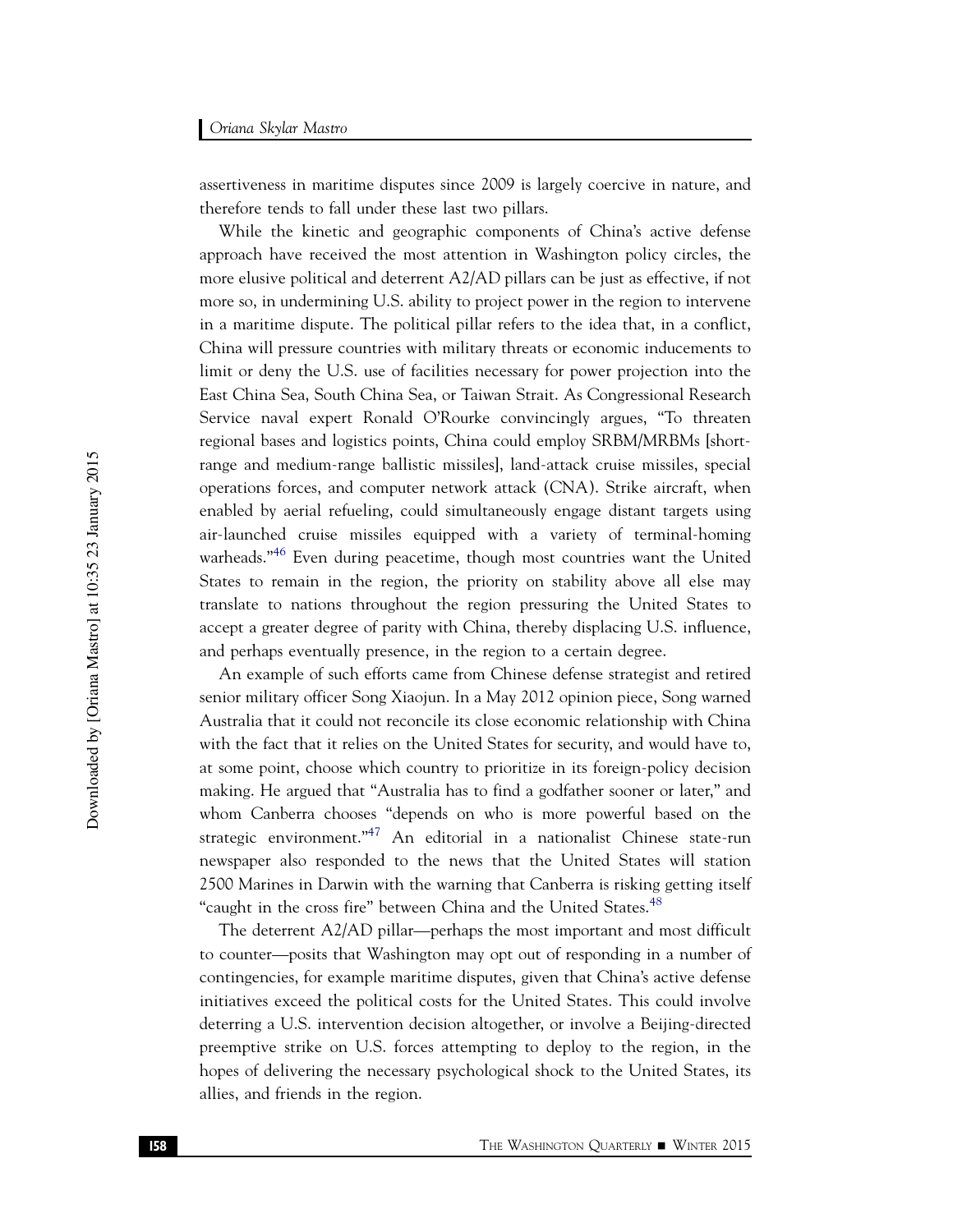China's public response to the 2012 U.S. declaration that it will rebalance toward Asia reflects China's beliefs underpinning the deterrent pillar. The main theme found throughout Chinese media sources has been that the United States is too weak-willed to carry through its policies, which are in any case ill-advised. The Chinese media further claims that the past ten years of U.S. war in Southwest Asia has eroded the U.S. sphere of influence and has seriously affected the state of U.S. regional hegemony in the western Pacific.<sup>49</sup> Chinese writers also note that, while the United States may want, theoretically, to return to being the main force in the Asia–Pacific, its economic dependence on China and its relative depletion of resources imply that it will fail to fulfill its proclamations and promises.<sup>50</sup>

In short, so the argument goes, while the United States wants to protect vital regional interests in East Asia, its desire to do so at an acceptable cost trumps all other considerations. Concordant with this view, China believes it can increase the real and perceived costs of intervention and successfully convince the United States to restrain itself in maritime disputes and other regional contingencies. The ultimate aim of China's assertiveness, therefore, is effectively to convince the United States to self-impose an anti-access doctrine in any conflict involving Chinese territorial interests.

#### China's Positive Assessment of Assertiveness

The positive internal assessment of China's assertiveness strategy is the second reason why Beijing is unlikely to change course. In part because of all this evident reaction to Chinese behavior, Chinese scholars and strategists themselves are debating the relative merits and risks associated with Chinese assertiveness, a strategy that Xi Jinping himself articulated in an October 2013 speech at the foreign affairs conference of the Chinese Communist Party as striving for achievement (*fenfa*youwei).<sup>51</sup> Since 1990, China had adhered to Deng Xiaoping's

maxim of keeping a low profile while still getting things done (taoguangyouhui, yousuozuowei). Many Chinese scholars warn against jettisoning this strategy.<sup>52</sup> But domestic support for a more assertive, confident, proactive foreign policy is growing. Even scholars that prefer to stay loyal to Deng's maxim say it's time to stress the second part, "actively getting something done" (yousuozuowei).

Chinese proponents rely on two main

Even scholars loyal to Deng's maxim say it's time to stress "actively getting something done".

rationales supporting the shift in foreign policy approach that provide insight into what lies ahead. First, the previous policy of taoguangyouhui was insufficient to protect national interests because it did not persuade others to respect

The Washington Quarterly  $\blacksquare$  Winter 2015 159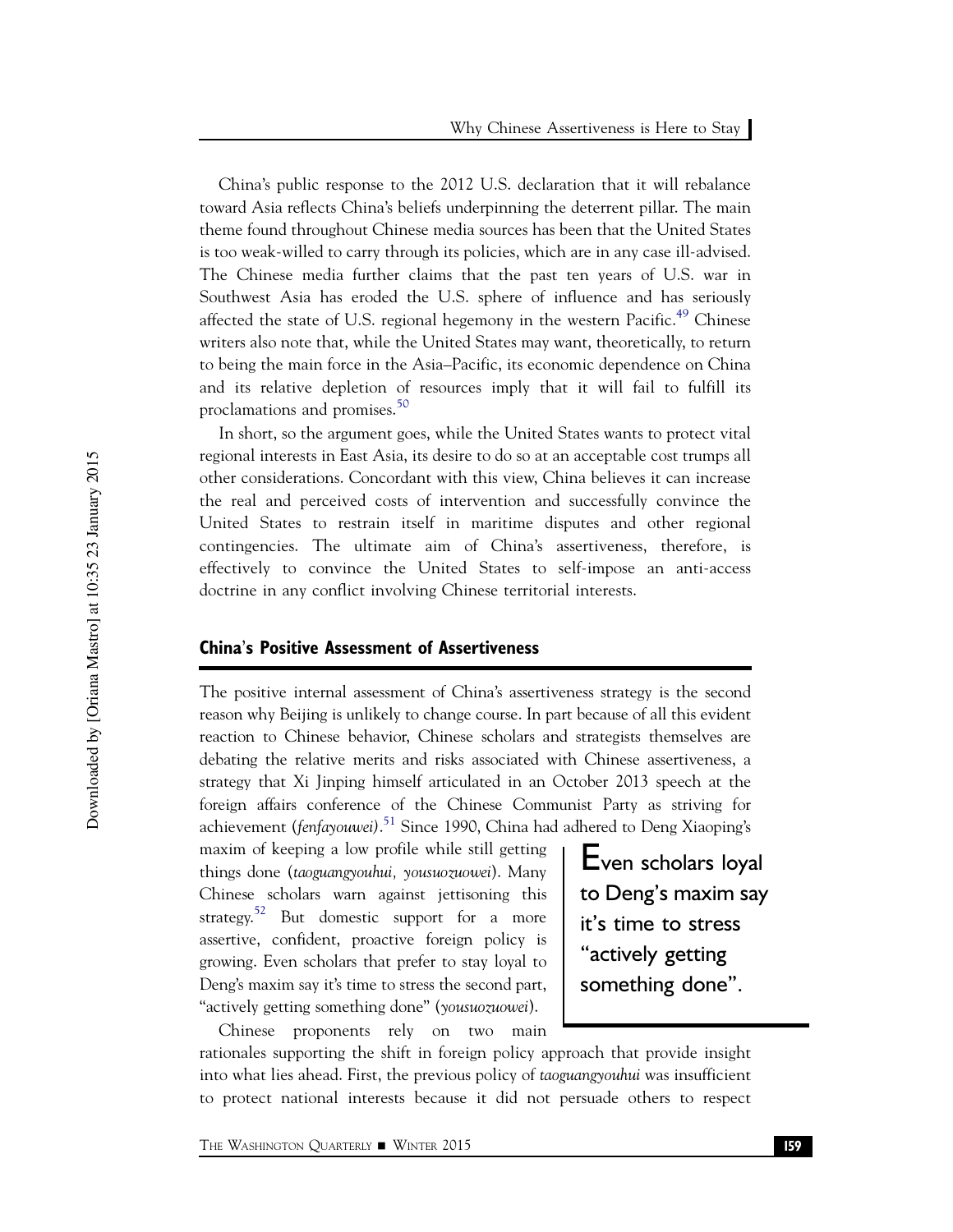China's interests in the region. Second, while some admit that the United States and neighboring countries are uncomfortable with the new approach, they argue it is more practical and effective than reverting to a China that suffers disgraces and insults in order to "bide time."

As China's power grows, its leaders are prioritizing strategies that they think command respect and will persuade others to increasingly accommodate Chinese preferences. Many Chinese thinkers complain that the potential benefits of keeping a low profile—a positive international image or greater support and friendship from neighboring countries—have failed to come to fruition.<sup>53</sup> Neighboring powers were suspicious of China's rise long before the foreign policy shift, and the behavior of other South China Sea claimants during that period suggest that an "unprincipled" strategy like biding time does not command respect.<sup>54</sup> According to Fudan University researcher Zhao Huasheng, while China will promote policies that resolve disputes in a reasonable way, core interests cannot "be shelved" to be dealt with at a later date, regardless of how much turmoil they cause now.<sup>55</sup> Other voices add that placating others did not keep Vietnam and the Philippines from violating China's sovereignty, or Japanese Prime Minister Shinzo Abe from visiting the Yasukuni shrine.<sup>56</sup> One prominent scholar from the Chinese Academy of Social Sciences (CASS) commented in a recent interview that China had tensions with its neighbors even when its strategy was pliant, flexible, and gentle, because contemporary security issues result from China's rise.<sup>57</sup> As one Chinese major general argued, principles of harmonious co-existence and peaceful development do not resonate with many countries, and China's promotion of these ideas was like "playing the zither to a cow"—ineffective.<sup>58</sup>

While Chinese strategists recognize that other regional actors are unhappy with the shift, they also argue that both China domestically and other countries internationally are still in the process of acclimating to China's new foreign policy approach. These strategists argue that the palpable anxiety of the United States and some neighboring countries is completely understandable, but does not suggest the strategy is ineffective. The argument goes something like this: countries are used to a weak and accommodating (renru fuzhong) China, so they are understandably startled by China's recent tendency to push back.<sup>59</sup> In other words, they will adjust, but the strategy should not change. According to an article in the Chinese nationalistic newspaper The Global Times, China's comprehensive national power has reached a point where it is time "to actively get something done," the latter part of Deng's biding time maxim. $^{60}$  Many pair their support for this more proactive foreign policy approach with words of caution—China needs to learn how to use its power so as to command respect without being unnecessarily quarrelsome or prideful. This is a critical period for China's rise, and the last thing the country needs is to provoke robust balancing designed to thwart China's rise.<sup>61</sup>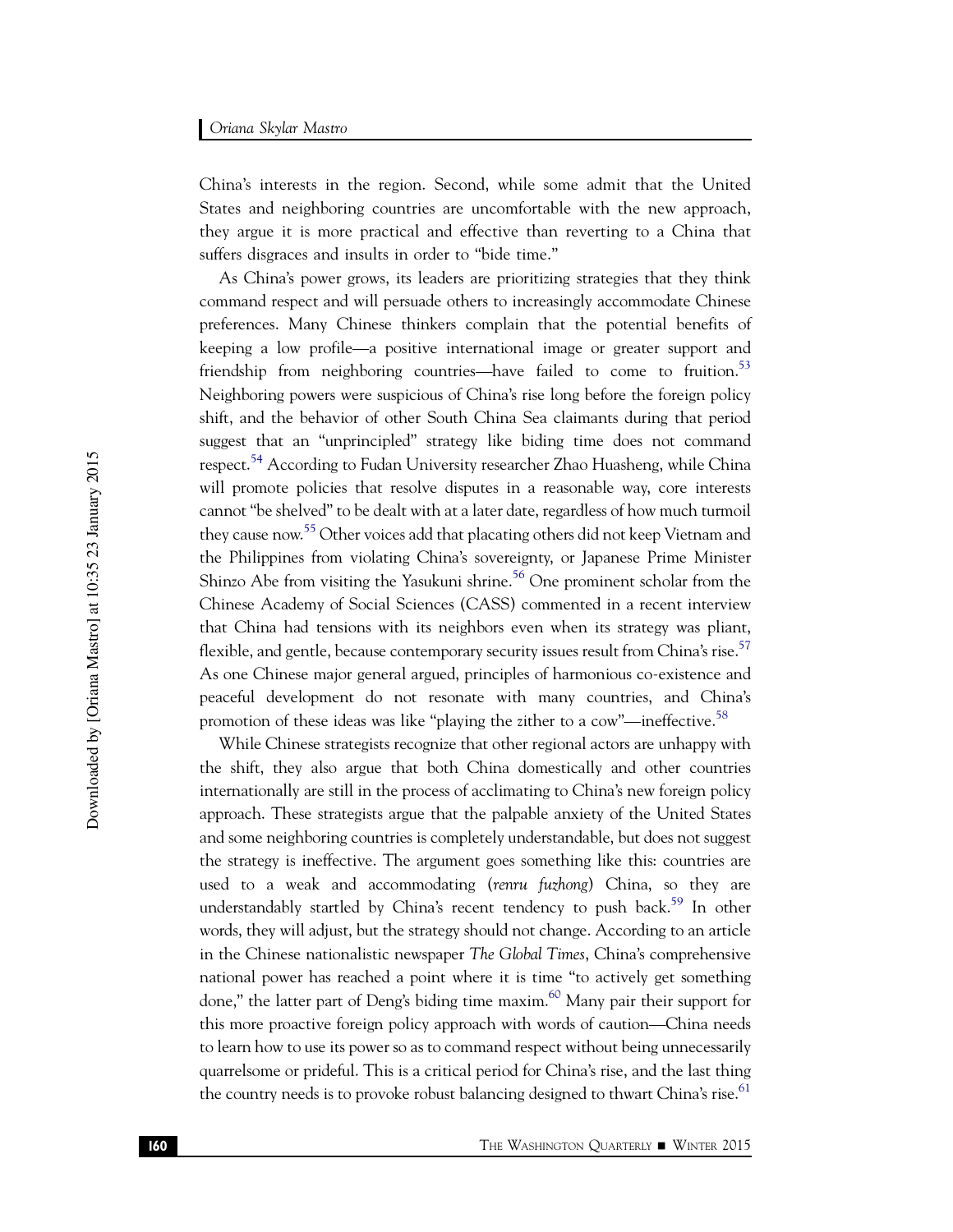One of the greatest proponents of the "striving for achievement" strategy, Tsinghua University professor Yan Xuetong, argues that the strategy has actually contributed greatly to improvements in China's international situation.<sup>62</sup> When China was laying low, focusing on economic development and attempting to expand its soft power, countries were still anxious about Chinese intentions and increasingly saw China as a threat. But, Yan argues, countries like the United States and Japan will inevitably see China as a threat, because China will likely replace them as the region's strongest and richest country, respectively. Contrary to Western arguments, Yan believes that major competitors have been accommodating China's preferences more and more, largely due to China's increased assertiveness. He cites U.S. acceptance of the November 2013 announcement of an Air Defense Identification Zone (ADIZ); Washington's moderate reaction to the December 2013 Cowpens incident, in which a PLAN Amphibious Dock Ship maneuvered dangerously close to the U.S. ship; and President Obama's downgrading of his February 2014 visit with the Dalai Lama to the Map Room instead of the Oval office as examples of the strategy's success.<sup>63</sup> He also argues that bilateral relations are more stable with the United States because both Beijing and Washington now admit to a structural conflict, and therefore preclude unreasonable expectations for favorable actions that then lead to overreaction and disappointment.  $64$  The key for continued success, he argues, is to seek strategic partnerships with countries not based on where China can make the most money, but on which countries have the most clout strategically.

There are differing opinions on the relative merits of various strategies, but as one Chinese scholar warned, China must show a united front so as not to send the wrong message of confusion or lack of consensus to the outside world.<sup>65</sup> As an opinion piece in China's nationalist newspaper The Global Times argues, the international community wants China to be a responsible stakeholder and proactive in some areas, but "swallow its anger" in others. It goes on to say that even if China tried to adhere to these expectations, this would only convince the international community that China is weak and can be bullied, the wrong message to send and the wrong strategy to implement if the goal is protecting Chinese sovereignty and territorial integrity.<sup>66</sup> This suggests that even if some Chinese thinkers disagreed with this interpretation of assertiveness leading to great foreign policy achievements, Chinese leaders may bury this dissent and double down on its preferred methods of promoting foreign policy interests regardless.

#### U.S. Strategic Response: What More Can Be Done?

If China's tendency to rely on coercive diplomacy to promote its territorial claims indeed persists, as I have argued, what does that mean for U.S. policy? Many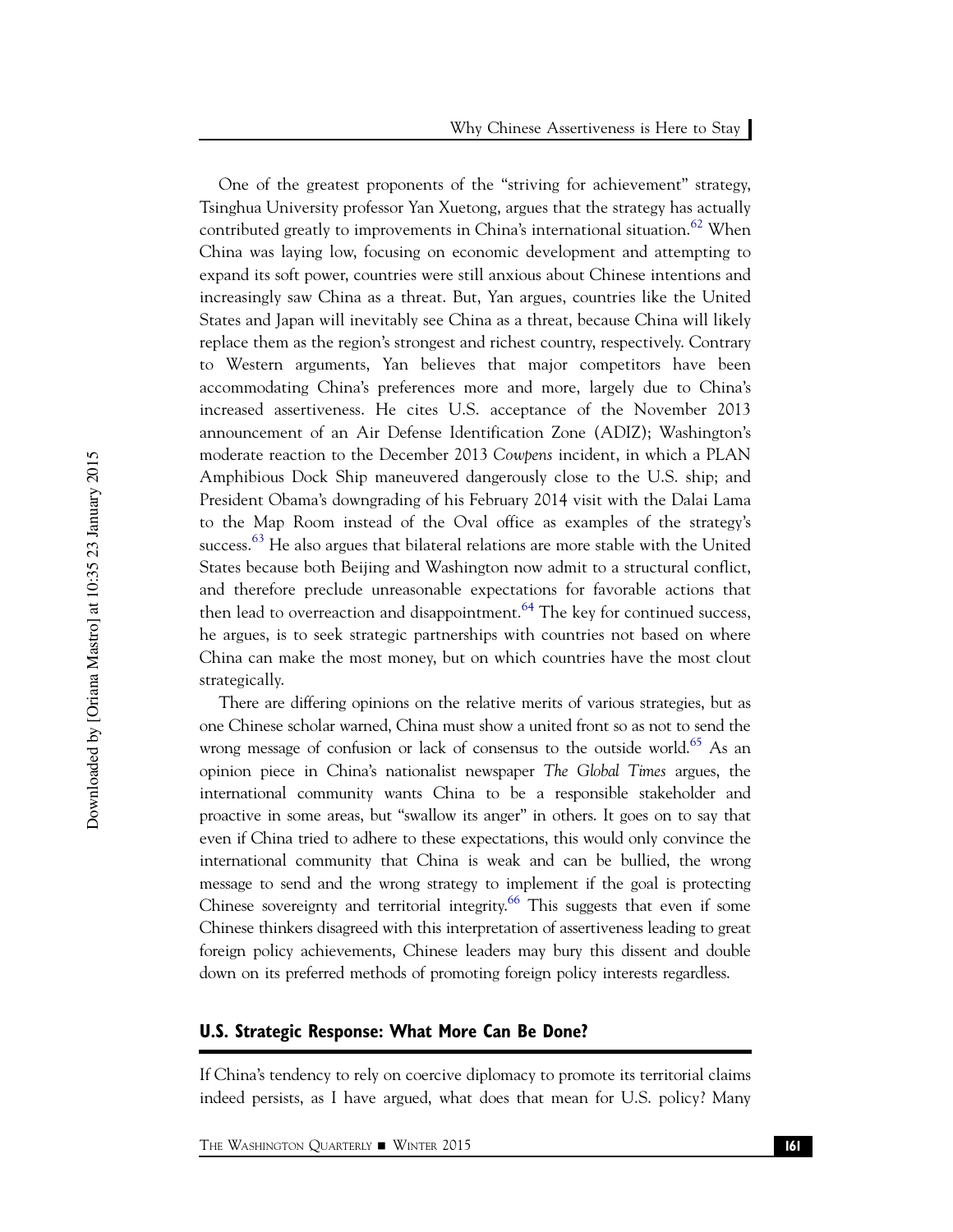officials are hoping that balancing within Asia and positive trends in other aspects of the bilateral relationship will prove sufficient to manage China's abrasive behavior in territorial disputes. Secretary of State John Kerry argued that creating sustainable growth, enhancing economic ties, and empowering the individual to improve their communities will ensure peace and prosperity in the Asia–Pacific.<sup>67</sup> The idea that engagement and partnership will shape China's choices and change how the leadership defines its national interests and the best way to promote them is also a strong theme among U.S. officials. The current ambassador to China, Max Baucus, put forth his plan to "partner with China as it emerges as a global power and encourage it to act responsibly in resolving international disputes, respecting human rights, and protecting the environment."<sup>68</sup>

Everyone agrees that engagement should not be abandoned. Former Undersecretary of Defense for Policy Michèle Flournoy argued, "abandoning efforts to engage with China would likely accelerate Beijing's assertiveness and run counter to a wide range of U.S. economic and security interests."<sup>69</sup> Thomas Christensen posits that the United States can empower moderate elites in China by "consistently offer[ing] China an active role in multilateral cooperative efforts."<sup>70</sup> George Washington University professor Robert Sutter argues, "through constructive engagement with their Chinese counterparts, U.S. leaders can demonstrate the long-term benefits Beijing would enjoy from a Chinese regional posture that eschews egregious pressure, intimidation, and zero-sum competition and embraces existing world norms that hold promise for uninterrupted Chinese development."<sup>71</sup> Scholars, policymakers, and officials stress that containment, defined as "attempting to suppress [China's] growth by isolating Beijing from its neighbors and the world" is not the answer.<sup>72</sup>

But containment is not the only Cold War paradigm that deserves casting off given the contemporary challenges of a rising China. Many scholars have offered specific recommendations on how to address these challenges, with most designed to impose costs to compel a change in Chinese assertive behavior. But such measures are unlikely to be implemented effectively, or at all, until policymakers and strategists abandon two different elements of a Cold War mentality: overly relying on a strong forward military presence for a credible deterrent and fixating on de-escalation in crises. In its place, U.S. officials must accept risk without being reckless, and it must permit the possibility of escalation while maintaining stability.

The U.S. mindset needs to shift to accept greater risk without being reckless. Military power alone does not guarantee a credible deterrent. U.S. efforts to bolster its military presence in the Asia–Pacific—a central pillar of the rebalancing strategy—counter the geographic, kinetic and political pillars of China's A2/AD strategy. For example, the United States is forward-deploying more assets in the region, such as the Marine Air Ground Task Force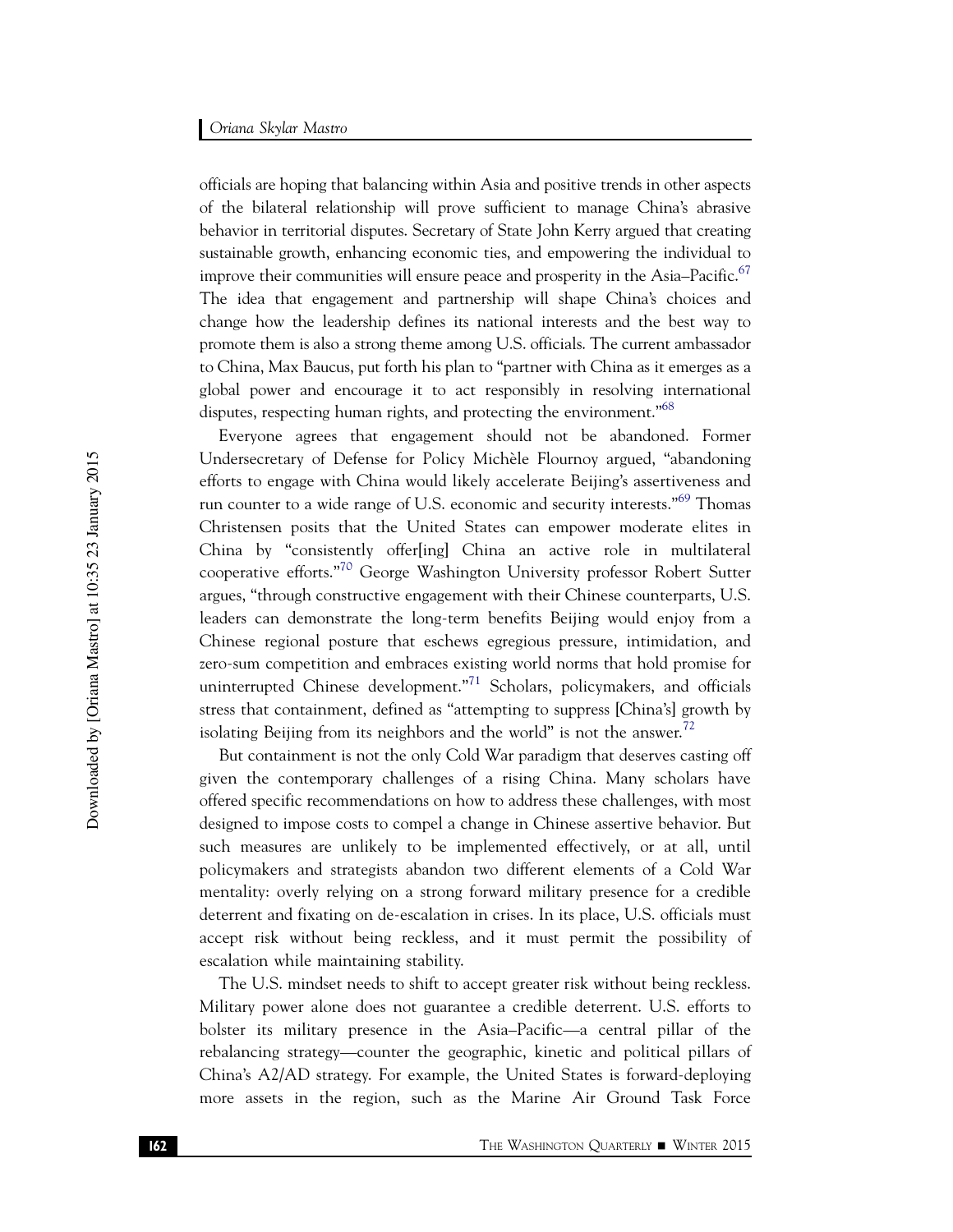Detachment already deployed to Australia as well as the stated goal of positioning 60 percent of all U.S. warships to the Asia–Pacific by 2020. This addresses the geographic pillar. Attempts to address the kinetic pillar include new operational concepts such as Air-Sea Battle, which "relies on highly integrated and tightly coordinated operations across war-fighting domains" in order "to disrupt and destroy enemy A2-AD networks The U.S. mindset needs to shift to accept greater risk without being reckless.

and their defensive and offensive guided weapons systems in order to enable US freedom of action to conduct concurrent and follow-on operations."73 Bolstering U.S. alliances with Japan, South Korea, Australia, the Philippines, and Thailand, as well as partnerships with Indonesia, Malaysia, India, Singapore, Vietnam, and New Zealand are critical components to U.S. efforts to ensure political access and support in the region.

These efforts are commendable—the United States rightly works to preserve its military superiority and retain its ability to project power in the region. During

the Cold War, when the greatest pacing threats were land conflicts, forward deploying U.S. forces in Europe and Asia were sufficient to demonstrate the credibility of the U.S. commitment to peace in those regions. But China is currently testing the waters not because its leaders are uncertain about the balance of power, but because they are probing the balance of resolve. This means that staying ahead in terms of military might is insufficient in contemporary East Asia.

China is testing the balance of resolve, not power. This means that military might is insufficient.

China's strategists are betting that the side with the strongest military does not necessarily win the war—the foundation of the deterrent pillar of its A2/AD strategy. Indeed, China's experience in fighting the Korean War proves that a country willing to sacrifice blood and treasure can overcome a technologically superior opponent. The belief that balance of resolve drives outcomes more so than the balance of power is the foundation of China's new, more assertive strategy; but U.S. responses to date have failed to account for it. Canned demonstrations of U.S. power fail to address the fundamental uncertainty concerning U.S. willingness, not ability, to fight.

The U.S. focus on de-escalation in all situations only exacerbates this issue. The Cold War experience solidified the Western narrative stemming from World War I that inadvertent escalation causes major war, and therefore crisis management is the key to maintaining peace.<sup>74</sup> This has created a situation in which the main U.S. goal has been de-escalation in each crisis or incident with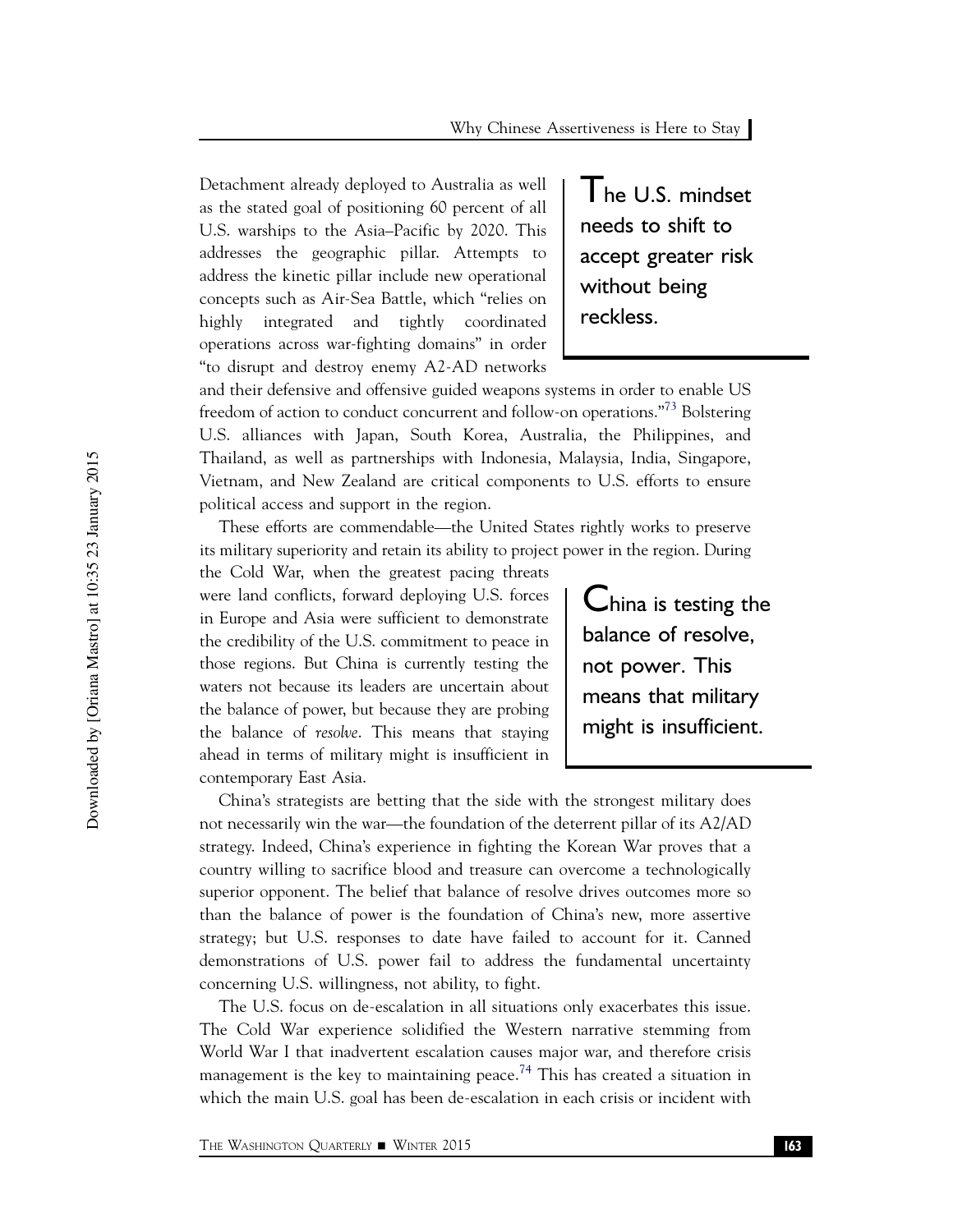Beijing. But Chinese leaders do not share this mindset—they believe leaders deliberately control the escalation process and therefore wars happen because leaders decide at a given juncture that the best option is to fight.<sup>75</sup> China is masterful at chipping away at U.S. credibility through advancing militarization and coercive diplomacy. It often uses limited military action to credibly signal its willingness to escalate if its demands are not met. Strategist Thomas Schelling theoretically captured this approach when he wrote it is "the sheer inability to predict the consequences of our actions and to keep things under control  $\ldots$  that can intimidate the enemy."<sup>76</sup>

Because China introduces risk for exactly this reason, the U.S. focus on deescalation through crisis management is unlikely to produce any change in

The U.S. focus on de-escalation will, if anything, only encourage greater **Chinese** provocations.

Chinese behavior—if anything it will only encourage greater provocations. Beijing has identified the U.S. fear of inadvertent escalation, and is exploiting it to compel the United States to give in to its demands and preferences. In this way, the U.S. focus on de-escalation may actually be the source of instability by rewarding and encouraging further Chinese provocations. To signal to China that the United States will not opt out of a conflict, Washington must signal willingness to escalate to higher levels of conflict

when China is directly and purposely testing U.S. resolve. This may include reducing channels of communication during a conflict, or involving additional regional actors, to credibly demonstrate that China will not be able to use asymmetry of resolve to its advantage.

The current mindset—that crisis management is the answer in all scenarios will be difficult to dislodge, given the tendency among U.S. military ranks to focus on worst-case "great battle" scenarios. While realistic in Cold War operational planning, decision makers should consider instead the less violent and prolonged engagements that characterize Chinese coercive diplomacy when evaluating risk and reward, such as the 1962 Sino–Indian War or the 1974 Battle of the Paracel Islands. The idea that any conflict with China would escalate to a major war, destroy the global economy, and perhaps even escalate to a nuclear exchange has no foundation in Chinese thinking, and causes the United States to concede in even the smallest encounters. While the Chinese leadership has proven to be more risk-acceptant than the United States (or perhaps more accurately, to assess the risks to be less than those perceived by U.S. strategists), Xi still wants to avoid an armed conflict at this stage. In his November 2014 keynote address at the Central Foreign Affairs Work Conference, he noted that China remains in a period of strategic opportunity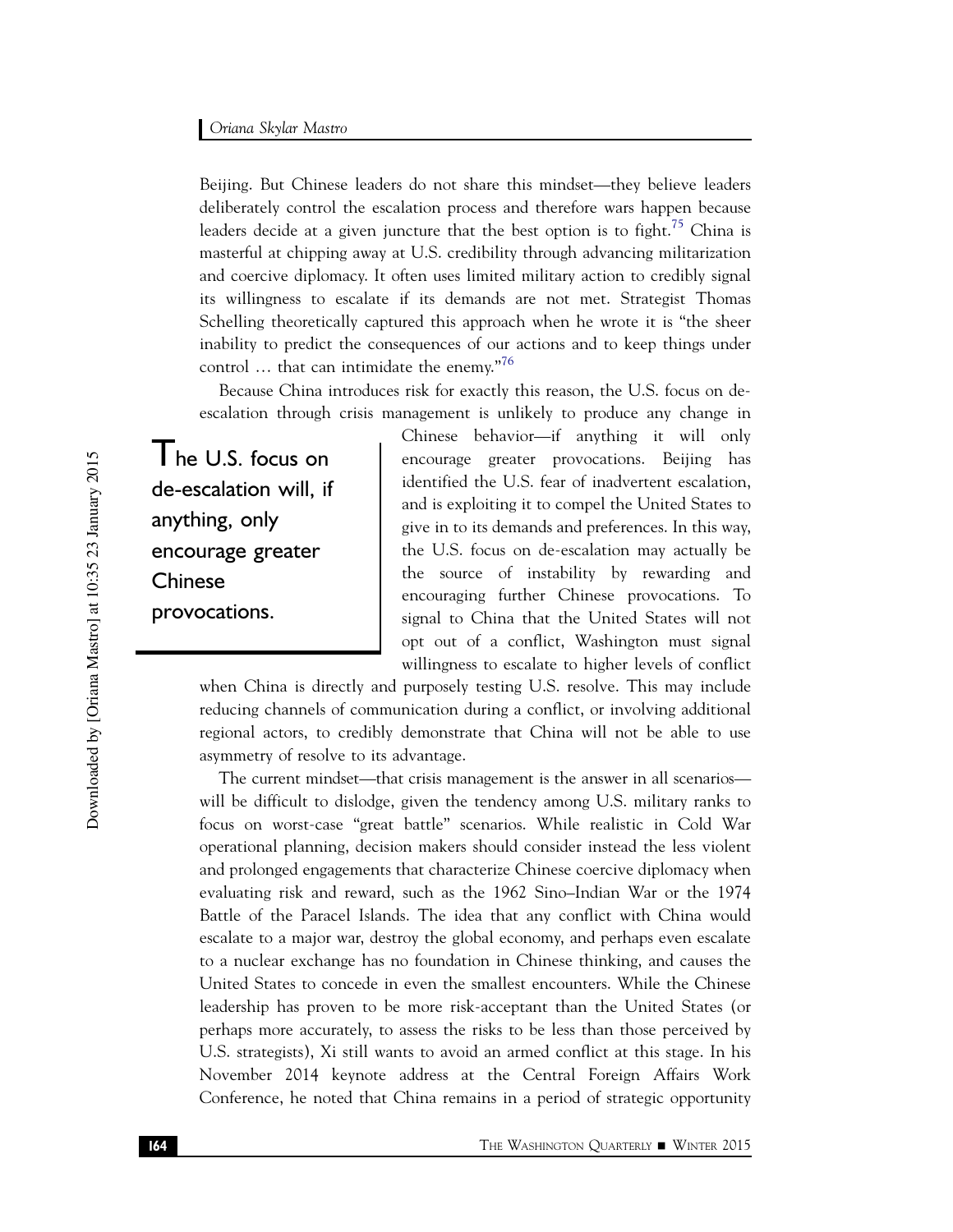in which efforts should be made to maintain the benign strategic environment so as to focus on internal development.<sup>77</sup>

Ultimately, the U.S. regional objective must be peace and stability at an acceptable cost. Given this, it is critical to understand the four components of China's A2/AD strategy, the strategic foundation for China's recent assertiveness, and how best to maintain the U.S. position as a Pacific power. In addition to regularly attending meetings in the region and developing new technology, new platforms, and new operational concepts designed to defeat China's A2/AD strategy, the United States needs to break free of its Cold Warbased paradigm paralysis and rethink conceptions of limited war, escalation, and risk.

Scolding China and imposing symbolic costs for each maritime incident is unlikely to inspire the corrective change U.S. thinkers are hoping for. The United States needs to fundamentally change its approach by accepting higher risk and allowing for the possibility of escalation—both vertically in force as well as horizontally to include other countries. This admittedly is a difficult balance, especially given the need to avoid emboldening U.S. allies to take actions that run contrary to U.S. interests. But only by mastering these two balancing acts—focusing on balancing resolve, rather than forces, and prioritizing stability over crisis management—will the United States be able to maintain peace and stability in East Asia without sacrificing U.S. or allied interests.

#### Notes

- 1. For earlier commentary on Chinese proactive foreign policy, see Bonnie S. Glaser and Benjamin Dooley, "China's 11th Ambassadorial Conference Signals Continuity and Change in Foreign Policy," China Brief 9, no. 22 (November 4, 2009).
- 2. For more, see Oriana Skylar Mastro, "Signaling and Military Provocation in Chinese National Security Strategy: A Closer Look at the Impeccable Incident," Journal of Strategic Studies 34, no. 2 (2011): 219–244.
- 3. Thomas Fingar and Fan Jishe, "Ties that Bind: Strategic Stability in the U.S.-China Relationship," The Washington Quarterly 36, no. 4 (December 2012): 125–138.
- 4. Alastair Iain Johnston, "How New is China's Assertiveness," International Security 37, no. 4 (Spring 2013). For data on number of articles that reference sovereignty in the Party's official newspaper since 1990, see p. 13.
- 5. Jeffrey Reeves, "China's Unraveling Engagement Strategy," The Washington Quarterly 36, no. 4 (Fall 2013): 139–149.
- 6. Johnston, "How New is China's Assertiveness," 32. Op. cit.
- 7. Thomas Christensen, "The Advantages of an Assertive China: Responding to Beijing's Abrasive Diplomacy," Foreign Affairs 90, no. 2 (March/April 2011).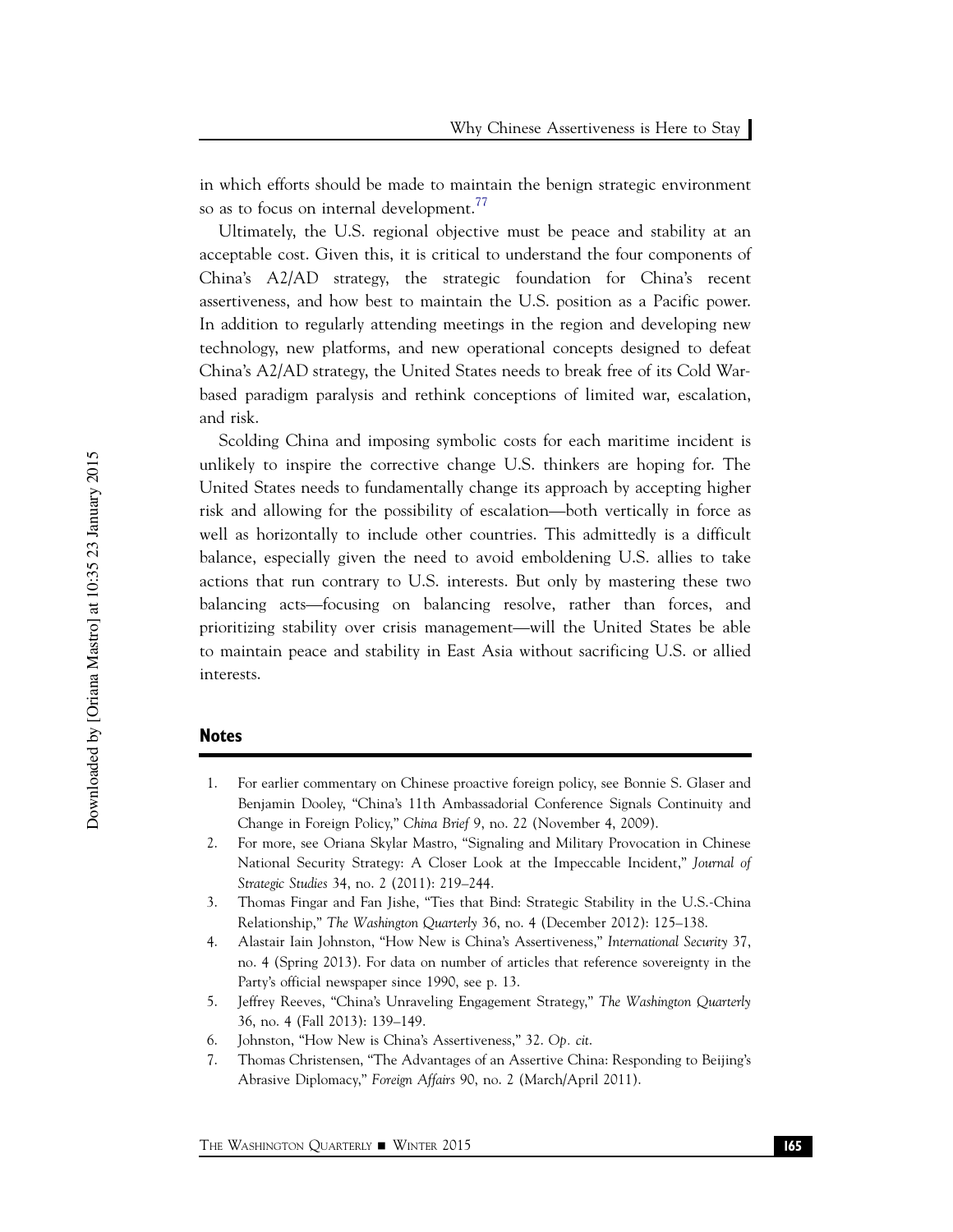- 8. Qin Yaqing, "Continuity through Change: Background Knowledge and China's International Strategy," Chinese Journal of International Politics 7, no. 3 (Autumn 2014): 285–314.
- 9. Adam Entous and Josh Chin, "Chinese Intercepts of U.S. Planes Expose Limits of Warming Ties," The Washington Post, August 24, 2014.
- 10. Rob Taylor, "Chinese Territorial Claims Driving Asia Closer to U.S." The Wall Street Journal, June 30, 2014.
- 11. Global Attitudes Project, "Global Opposition to U.S. Surveillance and Drones, but Limited Harm to America's Image," Pew Research, July 14, 2014, http://www.pewglobal. org/2014/07/14/global-opposition-to-u-s-surveillance-and-drones-but-limited-harm-toamericas-image/.
- 12. Taylor, "Chinese Territorial Claims Driving Asia Closer to U.S." Op. cit.
- 13. "What China Wants," The Economist, August 23, 2014, http://www.economist.com/news/ essays/21609649-china-becomes-again-worlds-largest-economy-it-wants-respect-it-enj oyed-centuries-past-it-does-not?vh=aca5e9096ef4bda7a4ddf9e723637f7e3a8890e6&ts  $=1409151933.$
- 14. Andrew Browne, "Beijing Wary of Political Toll of Aggression at Sea," The Wall Street Journal, May 14, 2014.
- 15. "The China Syndrome," The Economist, June 8, 2012, http://www.economist.com/news/ united-states/21579006-american-grumblings-about-their-geopolitical-rival-are-not-ab out-power-other.
- 16. Global Attitudes Project, "Global Opposition to U.S. Surveillance and Drones." Op. cit.
- 17. "Chinese territorial claims driving Asia closer to U.S.," The Australian, July 1, 2014, http://www.theaustralian.com.au/business/latest/chinese-territorial-claims-driving-asiacloser-to-us/story-e6frg90f-1226973308194?nk=2915fe005780df6b35457c634f414142.
- 18. International Crisis Group, "Dangerous Waters: China-Japan Relations on the Rocks," April 8, 2013, http://www.crisisgroup.org/∼/media/Files/asia/north-east-asia/245 dangerous-waters-china-japan-relations-on-the-rocks.pdf.
- 19. Brad Glosserman, "China's Grand Strategy Disaster," The National Interest, May 20, 2014, http://nationalinterest.org/feature/chinas-grand-strategy-disaster-10492.
- 20. The eleven countries included the United States, Japan, South Korea, China, Thailand, Indonesia, India, Australia, Singapore, Burma/Myanmar, and Taiwan. Michael J. Green and Nicholas Szechenyi, "Power and Order in Asia: A Survey of Regional Expectations," (Center for Strategic and International Studies, July 2014), http://csis.org/files/publication/140605\_Green\_PowerandOrder\_WEB.pdf.
- 21. M. Taylor Fravel, "Things Fall Apart: Maritime Dispute and China's Regional Diplomacy," in China's Challenges, eds. Jacques deLisle and Avery Goldstein, (Philadelphia: University of Pennsylvania Press, Forthcoming).
- 22. Myra MacDonald, "Asia's defense spending overtakes Europe's: IISS," Reuters, March 14, 2013.
- 23. Stockholm International Peace Research Institute (SIPRI), "China replaces UK as world's fifth largest arms exporter, says SIPRI," March 18, 2013, http://www.sipri.org/ media/pressreleases/2013/ATlaunch.
- 24. Per-soldier spending increased at commensurate or even greater rates, indicating ongoing modernization. Joachim Hofbauer, Priscilla Hermann and Sneha Raghavan, Asian Defense Spending, 2000–2011 (Center for Strategic and International Studies, October 2012),; 12, 16 and 20.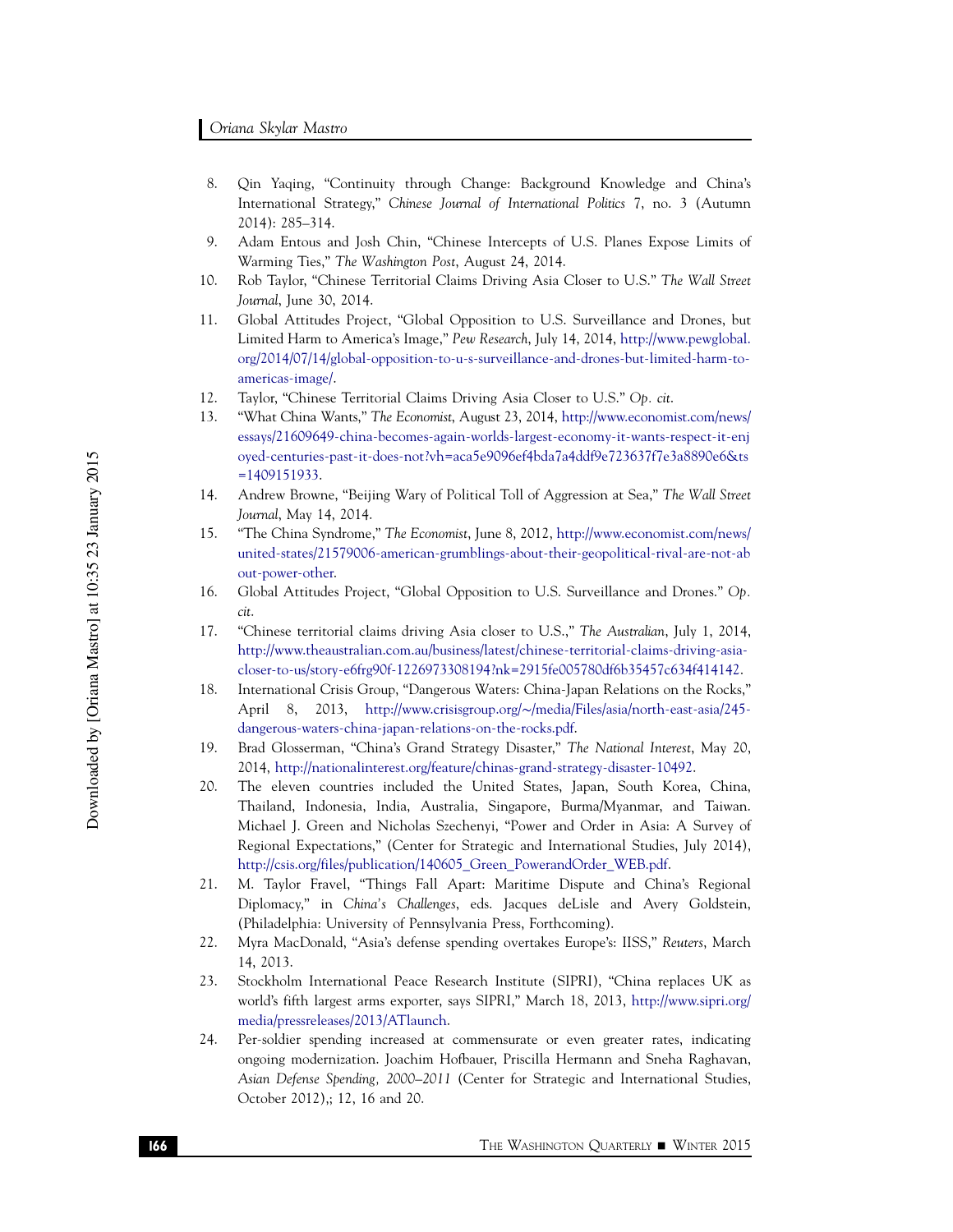- 25. Ibid.; Geoffrey Till, Asia's Naval Expansion: An Arms Race in the Making? (London: Routledge, 2012), 31–63, 238–241; and Richard Halloran, "The Rising East: New Submarine Rivalry in Pacific, Indian Oceans," Honolulu Civil Beat, May 13, 2013, http://www.civilbeat.com/posts/2013/05/13/19046-the-rising-east-new-submarine-rivalryin-pacific-indian-oceans/.
- 26. This will include six aircraft carriers, 128 amphibious ships, 21 auxiliary ships, 12 corvettes, two cruisers, 42 destroyers, 235 fast attack craft, 115 frigates, 34 mine countermeasures, 82 offshore patrol vessels (OPVs), 255 patrol craft and 116 submarines This list includes China with 172 hulls, South Korea at 145 and Japan at 74. Wendell Minnick and Paul Kallender-Umezu, "Special Report: Asia-Pacific Spending Spree," Defense News, April 21, 2013.
- 27. "Know Your Own Strength," The Economist, March 30, 2013, http://www.economist. com/news/briefing/21574458-india-poised-become-one-four-largest-military-powersworld-end.
- 28. In constant 2011 dollars. Joachim Hofbauer, Priscilla Hermann and Sneha Raghavan, "Asian Defense Spending, 2000–2011," (Center for Strategic and International Studies, October 2012), 20; "Defense ministry requests budget increase for better combat readiness," Yonhap News Agency, July 7, 2011.
- 29. Mark E. Manyin, "U.S.-Vietnam Relations in 2014: Current Issues and Implications for U.S. Policy," CRS Report for Congress, June 24, 2014.
- 30. Carl Thayer, "Analyzing the U.S.-Philippines Enhanced Defense Cooperation Agreement," The Diplomat, May 2, 2014, http://thediplomat.com/2014/05/analyzingthe-us-philippines-enhanced-defense-cooperation-agreement/.
- 31. Agence France-Presse, "Australia to Sign 25-Year U.S. Marine Agreement," Defense News, August 11, 2014, http://www.defensenews.com/article/20140811/DEFREG03/ 308110009/Australia-Sign-25-Year-US-Marine-Agreement.
- 32. Japanese Ministry of Defense, "Part II Section 4: Defense-Related Expenditures (First Increase in 11 Years," Defense of Japan 2013 (Annual White Paper), http://www.mod. go.jp/e/publ/w\_paper/pdf/2013/28\_Part2\_Chapter2\_Sec4.pdf, 118.
- 33. Martin Fackler and David E. Sanger, "Japan Announces a Military Shift to Thwart China," The New York Times, July 1, 2014.
- 34. For more on how security ties are burgeoning between Asian countries, see Patrick Cronin, et al, The Emerging Asia Power Web: The Rise of Bilateral Intra-Asian Security Ties, (Center for a New American Security, June 2013).
- 35. This article goes out of its way to point out the fallacy of these arguments—the simplest explanation is the most likely, the old strategy just was not working anymore given China's power and interests. Zhang Liwei, "zhongguo wai jiao feng ge zhuan xing xu jin shen [Prudence Must be Practiced when Changing China's Diplomatic Style]," Financial Times, December 17, 2013, http://www.ftchinese.com/story/001053962.
- 36. Anonymous, "Wang Yi: zhongguo han wei zhu quan he hai yang quan yi li chang bu ke han dong" [Wang Yi: China's Stance to Defend Sovereignty and Maritime Rights Will not be Shaken]," Ministry of Foreign Affairs of the People's Republic of China, August 9, 2014, http://www.mfa.gov.cn/mfa\_chn/zyxw\_602251/t1181455.shtml.
- 37. Shang Xi, "Li Keqiang: bu xu po huai er zhan sheng li guo shi [Li Keqiang: the Victorious Fruits of WWII Must not be Sabotaged]," CCTV.com, May 27, 2013, http:// news.cntv.cn/2013/05/27/ARTI1369598691420789.shtml.
- 38. Anonymous, "Xi Jinping: kan dao zhongguo luo hou ai da de bei can shi liao jiu tong che fei fu [Xi Jinping: Pain Surges from the Bottom of My Heart When I See the Bitter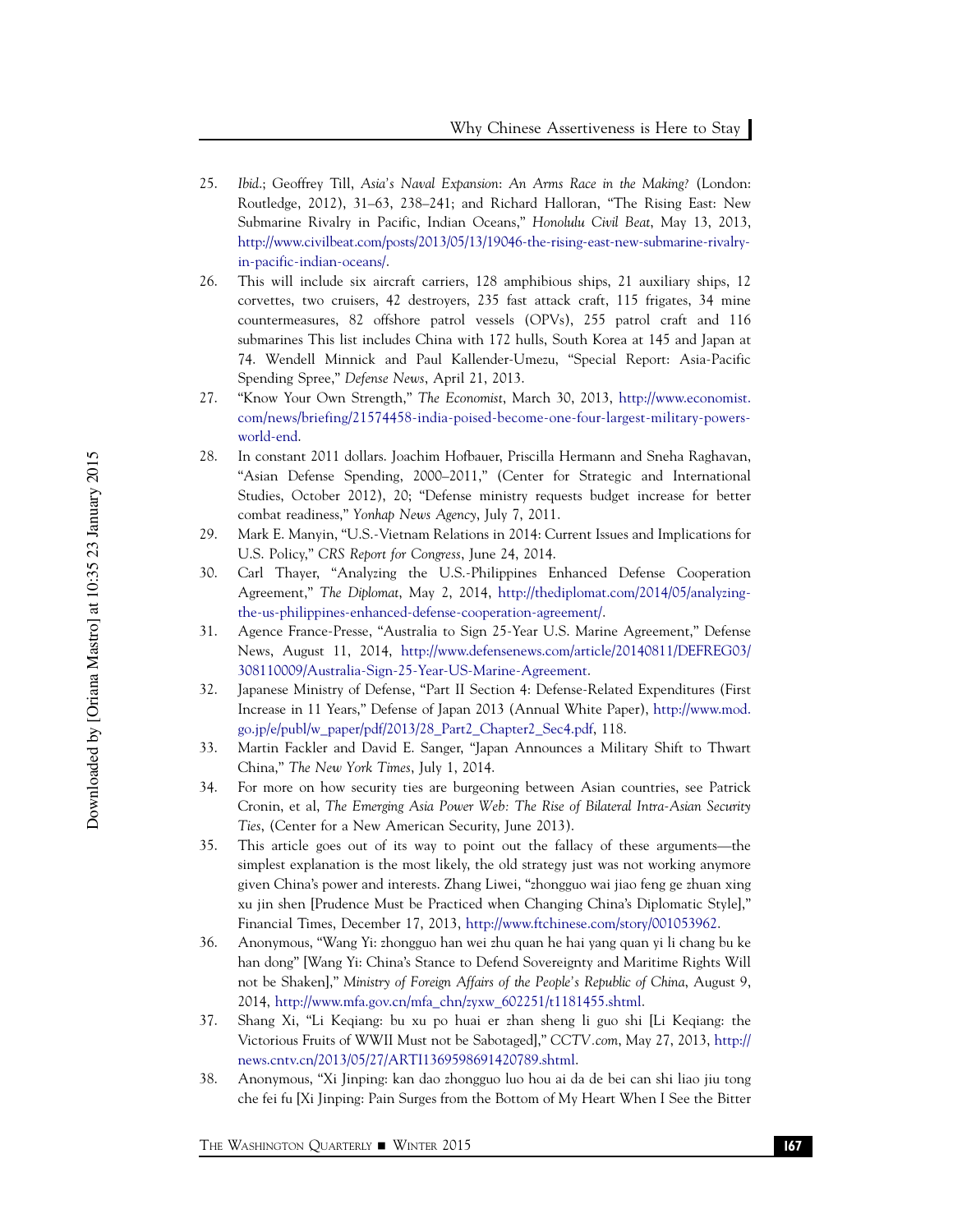Historical Documents of a Backward and Weak China]," China.com, June 22 2014, http://military.china.com/important/11132797/20140622/18577494.html.

- 39. Yan Xuetong, "From Keeping a Low Profile to Striving for Achievement," The Chinese Journal of International Politics 7, no. 2 (2014): 168.
- 40. Anonymous, "guo fang da xue fu jiao shou: zhongguo hai jun neng ba di ren wei jian yu mu gang [Associate Professor of the National Defense University: the Chinese Navy Will Soon Possess the Ability to Encircle and Destroy the Enemy in its Homeport," Phoenix Military, August 12, 2014, http://news.ifeng.com/a/20140812/41541954\_0. shtml?wratingModule\_1\_13\_87.
- 41. Du Jie, Qiu Hao, and Hu Haixi, "hai shang tong dao an quan: ji yu li yi xiang guan xing de zhan lue fen xi yu si kao [The Safety of Sea Lane: an Analysis and Thinking Based on National Benefit Relativity]," Journal of Nanchang University 45, no. 3 (2014): 62–67.
- 42. Anonymous, "Xi Jinping wang jiao xuan shi qiang shi bu qiang ying, [Tough, not Overbearing is Xi Jinping's Way of Diplomacy]" Xinhua International, January 31, 2013, http://news.xinhuanet.com/world/2013-01/31/c\_124302138\_3.htm?prolongation=1.
- 43. The Annual Report to Congress: Military and Security Developments Involving the People's Republic of China (Washington, D.C.: Department of Defense, 2010), 22. Hereafter referred to as PRC Power Report 2010; David M. Finkelstein, "China's National Military Strategy," in Roy Kamphausen and Andrew Scobell, eds., Right Sizing the People's Liberation Army: Exploring the Contours of China's Military (Carlisle: Army War College Press, 2007), 128–129. The National Military Strategic Guidelines for the New Period can be found here: http://cpc.people.com.cn/GB/64184/64185/180137/ 10818700.html.
- 44. For a more comprehensive explanation of this interpretation of China's A2/AD strategy, see Oriana Skylar Mastro, "China's Anti-Access/area Denial (A2/AD) Capabilities: Is the U.S. Rebalancing Enough?" in William H. Natter III and Jason Brooks, eds., American Strategy and Purpose: Reflections on Foreign Policy and National Security in an Era of Change, (Lexington: CENSA, 2014), 118–140.
- 45. For more on the difference between brute force and coercion, see Thomas C. Schelling, Arms and Influence (New Haven: Yale University Press, 1966), 8.
- 46. U.S. Library of Congress, Congressional Research Service, China Naval Modernization: Implications for U.S. Navy Capabilities-Background and Issues for Congress, by Ronald O'Rourke, CRS Report RL33153, (Washington, D.C.: Office of Congressional Information and Publishing, August 11, 2008), 46.
- 47. Philip Wen, "Canberra 'must pick strategic godfather,'" The Sydney Morning Herald, May 16, 2012.
- 48. Malcolm Moore, "Chinese Anger at U.S. Base in Australia," The Telegraph, May 16, 2012.
- 49. Ruan Jianping, "jing ji yu an quan 'zai ping heng' xia de meiguo dui hua zheng ce tiao zheng [Economy and Security, the United States' China Policy Adjustment under a 'New Round of Rebalancing']," Northeast Asia Forum 20, no. 1 (2011): 60–67. Zhang Monan, "jing ti meiguo 'ping heng zhongguo zhanlu' – meiguo li tu chong su ya tai jing ji he zuo yu mao yi ge ju [Beware of the United States' 'Strategy to Balance China' – the United States is Trying Hard to Restructure the Economic Cooperation and Trade Patterns of Asia-Pacific]," China's Economy and Business 5 (2011): 60–61.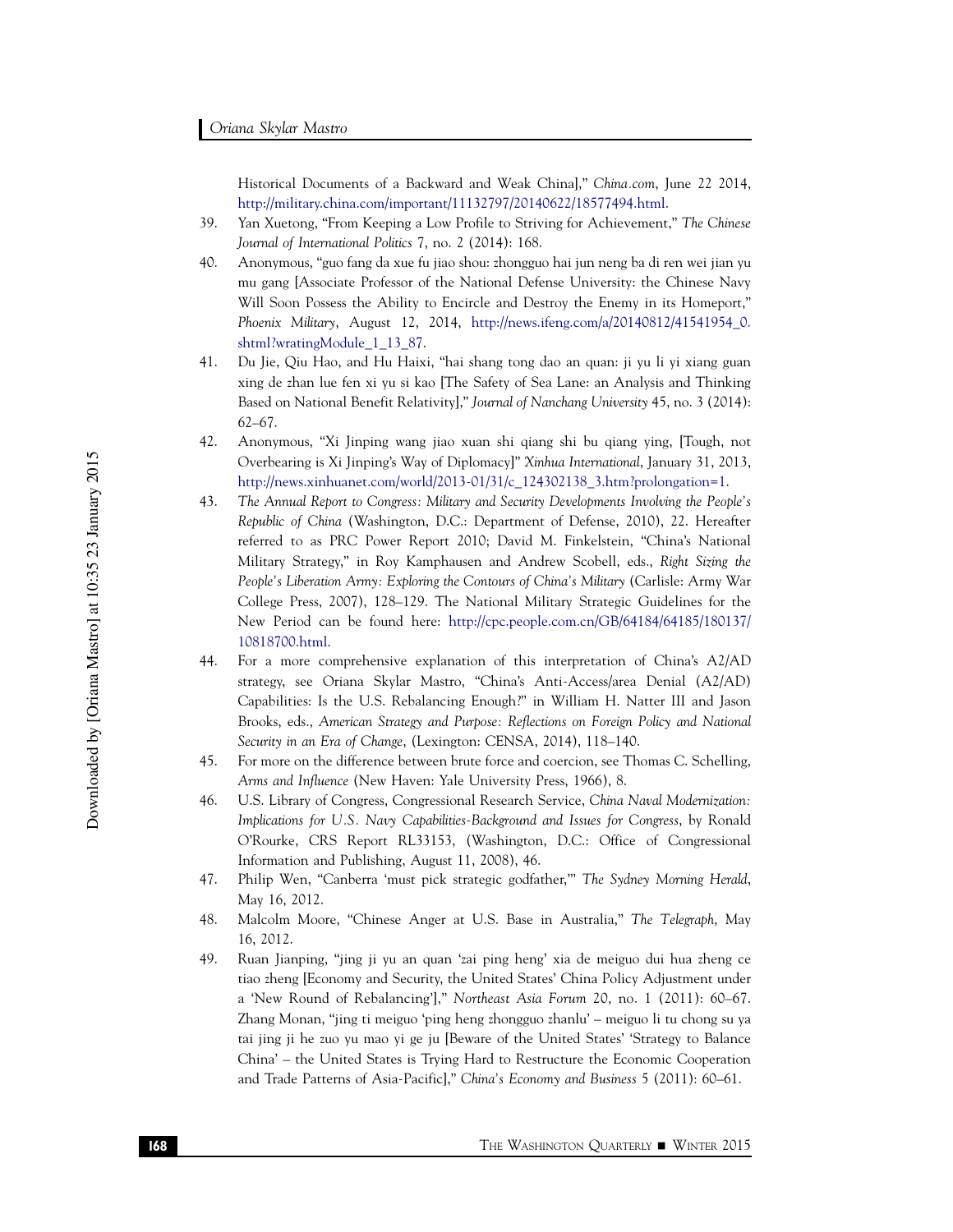- 50. Ruan, "jing ji yu an quan," 60–67. Op. cit. Pang Zhongying, "zhongguo ye xu dui mei 'zai ping heng' [China Needs 'Rebalancing' towards the United States as well]," Society Watch 6 (2012): 48–50.
- 51. Yan, "From Keeping a Low Profile," 154. Op. cit.
- 52. Qin, "Continuity through Change: Background Knowledge." Op. cit.
- 53. Yan, "From Keeping a Low Profile," 161.
- 54. Zhang Liwei, "zhongguo wai jiao feng ge," Op. cit.
- 55. Liang Fei, ed., "2014 zhongguo zhou bian wai jiao zheng ce: xiang 'qiang shi zhongguo' yan bian [China's Foreign Policy vis-a`-vis Peripheral Countries 2014: Evolving towards a 'Tougher China']," Sohu News, http://news.sohu.com/20140303/n395931333.shtml.
- 56. Yan, "From Keeping a Low Profile."
- 57. Liang Fei, ed., "2014 zhongguo zhou bian." Op. cit.
- 58. Han Feng ed., "zhang zhao zhong shao jiang: jie jue dao zheng bu fang qi wu li ying xue ying e han" [Major General Zhang Zhaozhong: China Must Not Abandon the Military Option When Attempting to Solve the Island Dispute, Learn from Britain, Russia, and South Korea]," Takung Pao, August 18, 2014, http://news.takungpao.com/mainland/ focus/2014-08/2678813.html.
- 59. Zhang Liwei, "zhongguo wai jiao feng ge." Op. cit.
- 60. Wang Limao, "yuenan ceng po shi zhongguo fang qi nan hai kan tan, ren rang huan bu lai he ping [Vietnam Once Forced China into Abandoning the Exploration of South China Sea Resources, Exercising Forbearance and Self-Restraint does not Always Result in Peace]," Cssn.cn, June 20, 2014, http://mil.cssn.cn/jsx/zjgd\_jsx/201406/ t20140620\_1218943.shtml.
- 61. Zhang Liwei, "zhongguo wai jiao feng ge." Op. cit.
- 62. Yan, "From Keeping a Low Profile," 153–184. Op. cit.
- 63. Ibid., 177–180.
- 64. Ibid., 183.
- 65. Liang Fei, ed., "2014 zhongguo zhou bian." Op. cit.
- 66. Wang, "yuenan ceng po shi." Op. cit.
- 67. John Kerry, "U.S. Vision for Asia-Pacific Engagement," Remarks at the East-West Center in Honolulu, Hawaii, August 13, 2014, http://www.state.gov/secretary/remarks/ 2014/08/230597.htm.
- 68. Max Baucus, "Baucus Statement on His Nomination to be Ambassador to the People's Republic of China," United States Senate Committee on Finance, Press Release, January 28, 2014, http://www.finance.senate.gov/newsroom/chairman/release/?id=c50 a9d5c-c32d-4571-acb3-269c3c893793.
- 69. Miche`le Flournoy and Ely Ratner, "China's territorial advances must be kept in check by the United States," The Washington Post, July 4, 2014, http://www.washingtonpost. com/opinions/chinas-territorial-advances-must-be-kept-in-check-by-the-united-states/ 2014/07/04/768294dc-0230-11e4-b8ff-89afd3fad6bd\_story.html.
- 70. Christensen, "The Advantages of an Assertive China," Op. cit.
- 71. Robert Sutter et al, Balancing Acts: The U.S. Rebalance and Asia Pacific Stability (Washington, D.C.: The Elliott School of International Affairs, August 2013), 4.
- 72. Ashley J. Tellis, "Balancing without Containment: A U.S. Strategy for Confronting China's Rise," The Washington Quarterly 36, no. 4 (Fall 2013): 110.
- 73. Adm Jonathan W. Greenert and Gen Norton A. Schwartz, "Air-Sea Battle," The American Interest, February 20, 2012, http://www.the-american-interest.com/2012/02/ 20/air-sea-battle/; Robert O. Work, "The Importance of Integrated Air and Missile